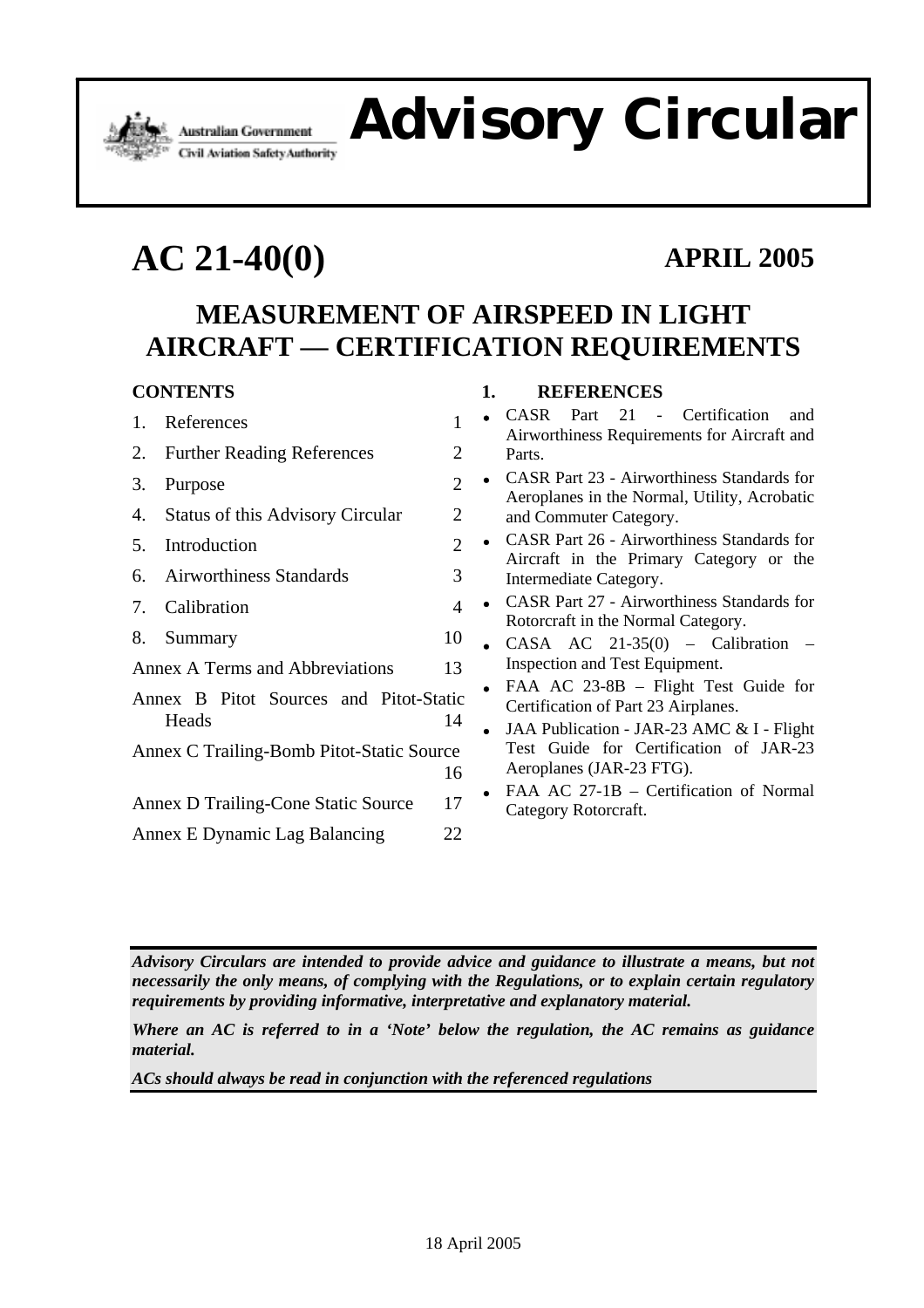#### **2. FURTHER READING REFERENCES**

- NASA Reference Publication 1046, 'Measurement of Aircraft Speed and Altitude' by W.Gracey, May 1980. (Also expanded into book format under the same title and published by John Wiley & Sons in 1981.)
- NACA Technical Note 616, 'The Measurement of Air Speed of Airplanes' by F.L.Thompson, October 1937.
- NACA Report Number 919, 'Accuracy of Airspeed Measurements and Flight Calibration Procedures' by W.B.Huston, May 1946.
- NACA Report 1364, 'Measurement of Static Pressure on Aircraft' by W.Gracey, December 1956.
- NASA Technical Note D-7217, 'Subsonic Wind Tunnel Tests of a Trailing-Cone Device for Calibrating Aircraft Static Pressure Systems' by F.L.Jordan and V.S.Ritchie, May 1973.

#### **3. PURPOSE**

**3.1** This Advisory Circular (AC) provides guidance on methods, not necessarily the only methods, of satisfying the requirements of Civil Aviation Safety Regulations (CASR) 1998 Part 21 subparts B, F and G and of CASR 1998 Parts 23, 26 and 27 for the development, calibration, control and operation of instruments and flight test systems used to measure the airspeed of an aircraft.

**3.2** This AC provides information to assist;

- (a) people responsible for the design, construction, calibration and operation of airspeed measurement systems used during flight testing of aircraft certificated or manufactured under CASR 1998 Part 21; and
- (b) applicants for Type Certificates or Supplemental Type Certificates under CASR 1998 Part 21.
- **3.3** Terms and abbreviations used in this AC are defined at Annex A.

#### **4. STATUS OF THIS ADVISORY CIRCULAR**

This is the first issue of Advisory Circular 21-40 and will remain current until it is cancelled, suspended, amended or superseded.

#### **5. INTRODUCTION**

**5.1** Accurate, consistent and reliable measurement of airspeed, and its effective presentation on an airspeed indicator (ASI), is essential for the safe and efficient operation of an aircraft. Reliable airspeed information is required by the pilot to prevent inadvertent stall and loss of control at the low-speed edge of the aircraft's operating envelope or overspeed and possible structural damage at the high-speed edge. The calibration of airspeed measurement and indicating systems is an important step in the overall aircraft design, flight test and certification processes.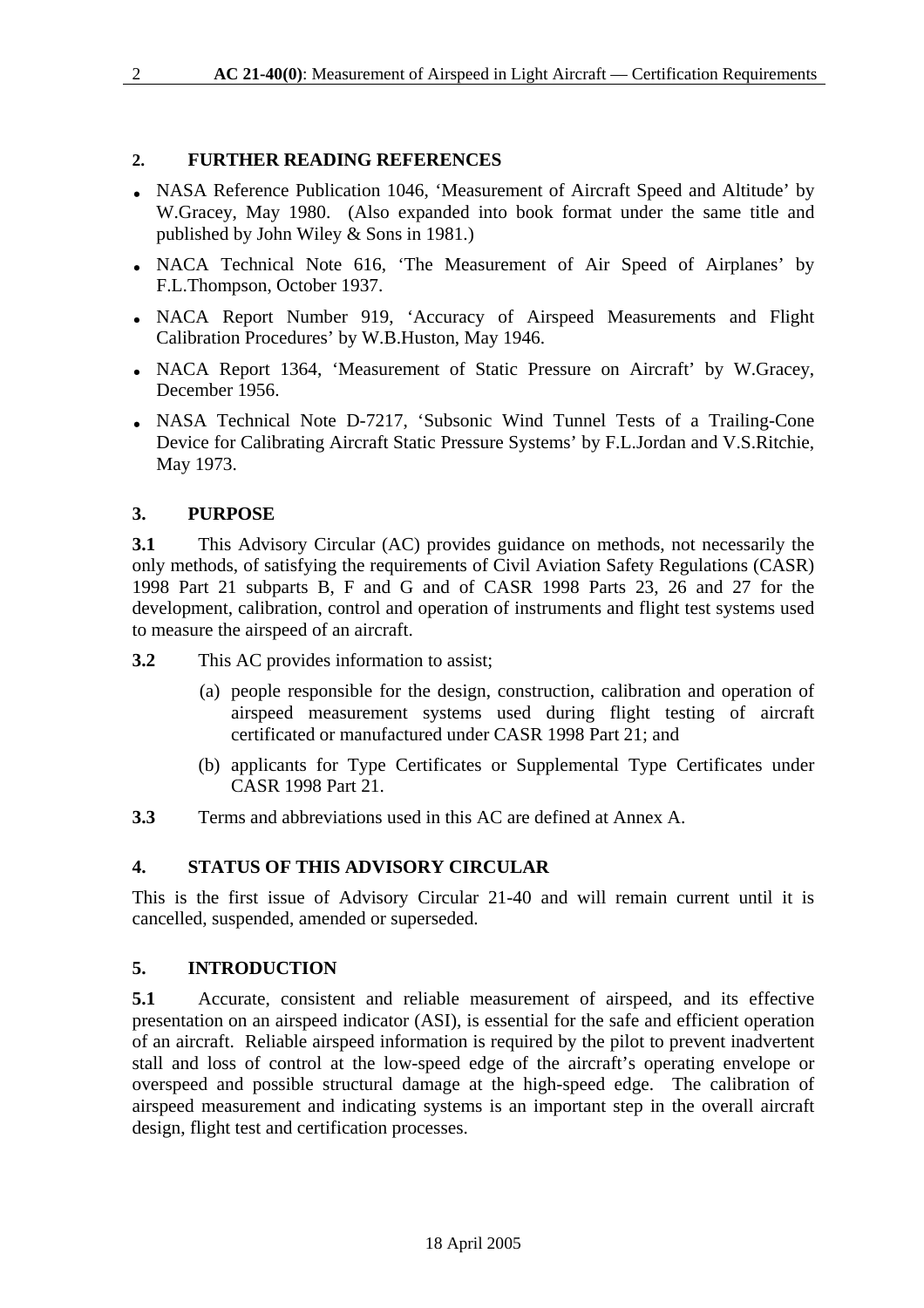**5.2** Modern airspeed systems and instruments, including ASIs and Machmeters, continue to derive and display airspeed as a function of total and static air pressures.<sup>1</sup> The principles involved, and the errors inherent, in this form of airspeed measurement are available in the literature. The aim of this Advisory Circular is not to present a complete treatise on these subjects but to provide reference to important information that can be found in other documents. This AC is focussed toward flight testing of aircraft at the lighter-weight and lower-speed ends of the scale, principally those in the primary, normal, utility or acrobatic categories, and the information provided is intended as guidance for designers or builders of these machines.

**5.3** This AC refers to those sections of the airworthiness standards that define airspeed measurement and calibration requirements. It then provides some detail on methods of calibration of airspeed measurement systems and advice on how to apply those methods. The literature on the subject is extensive and the references should be consulted if the reader needs a more complete understanding. FAA AC 23-8B or the JAR-23  $FTG<sup>2</sup>$ provide regulatory information. The best references for theoretical and technical advice are probably NASA Reference Publication 1046, 'Measurement of Aircraft Speed and Altitude' by W.Gracey and NACA Report Number 919, 'Accuracy of Airspeed Measurements and Flight Calibration Procedures' by W.B.Huston.

#### **6. AIRWORTHINESS STANDARDS**

**6.1** The airworthiness standards that apply to primary, normal, utility and acrobatic category aircraft are defined in CASRs 23, 26 and 27. The standards called up in these regulations are FAR 23, JAR 23 and JAR-VLA for aeroplanes and FAR 27 for rotorcraft. In the case of primary category aircraft, CASR 21.017(6) also allows the use of such other airworthiness criteria that CASA considers appropriate to the specific design. There are two airspeed calibration requirements called for in these regulations:

- (a) calibration of the airspeed indication system that will be fitted as standard equipment to the production model of the aircraft<sup>3</sup>; and
- (b) calibration of the system or systems that will be used during certification flight testing.

#### **6.2 Airspeed Indicating Systems**

**6.2.1** Section 1323 of the appropriate airworthiness standard details the requirements for a production airspeed indicating system. Section 23.1323 of either FAA AC 23-8B or the JAR-23 FTG expands on, and describes ways of meeting, these requirements. These ACs contain an explanation of the basic methods that can be used to calibrate a production airspeed system and a detailed illustration of each method is at the Appendix 9 of either document. (See also paragraphs 7.5.2 to 7.5.9 below.)

<sup>1</sup> The basic concepts derive from Bernoulli's principle (*Total Pressure* = *Static Pressure* + *Dynamic Pressure*) and can be found explained in several of the references. Normally, and in this AC, the terms *Total Pressure* and *Pitot Pressure* can be taken as interchangeable. 2

 $2$  Both the JAR-23 FTG and AC 23-8B provide the same, or very similar, information.

<sup>&</sup>lt;sup>3</sup> Colloquially known as the 'ship's' system.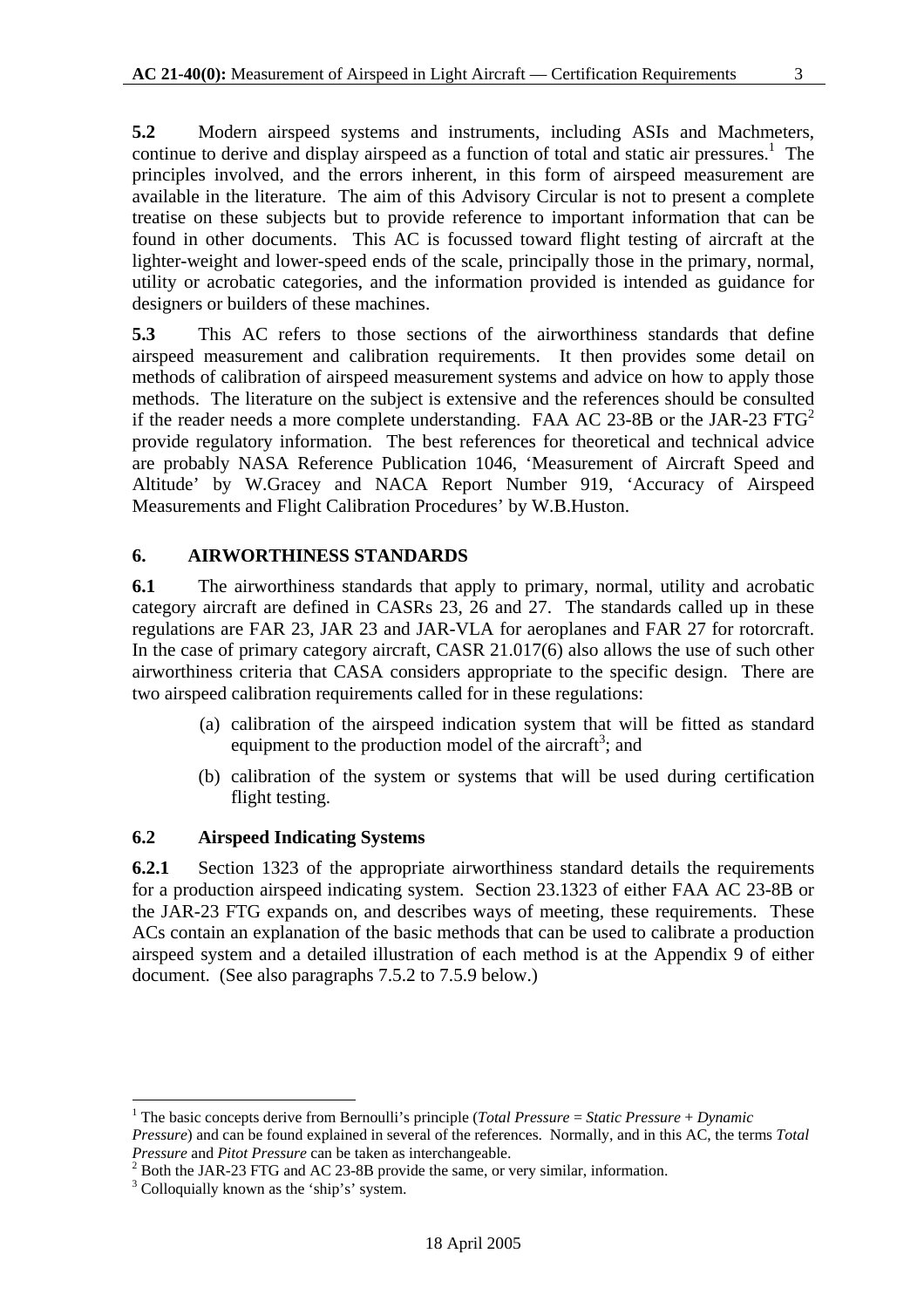#### **6.3 Measurement of Stalling Speeds**

**6.3.1** Section 49 of each of the appropriate aeroplane airworthiness standards details the stalling speed requirements and Sections 23.49 of FAA AC 23-8B or the JAR-23 FTG expands on these requirements. For stalling speed measurement, these documents advise that the 'production airspeed system is normally not sufficiently predictable or repeatable at high angles of attack to accurately measure the performance stall speed of an airplane'. This implies that an additional airspeed measuring system, one that is more suited to low speed and/or dynamic conditions, needs to be used during certification stall speed flight testing. Such a system will often feature a boom-mounted swivelling pitot head and a static source that is also outside the aircraft's field of influence. Isolating the flight test static source from the aircraft is normally achieved by making the boom-mounted device a combined pitot / static head or by towing an independent static transducer behind the aircraft as part of a 'trailing bomb' or 'trailing cone' assembly. An alternative to mounting the pitot head on a boom is to incorporate it into the trailing bomb. Other methods may also be suitable.

#### **6.4 Measurement at High Speed**

6.4.1 Accurate calibration of the airspeed measurement systems for use during testing, and subsequent operations, at high airspeeds is required. Sections 251 (Vibration and Buffeting), 253 (High Speed Characteristics) and 629 (Flutter) of the airworthiness standards may be applicable and demand testing be carried out to  $V_p$ . Also, Section 335 requires design airspeeds to be developed in terms of equivalent airspeed (EAS). Compressibility effects may need to be taken into account.

#### **6.5 Flight Test Instrumentation**

**6.5.1** CASR 21.039 requires that applicants for type certificates in the normal, utility and acrobatic categories submit a report to CASA. This report should detail calibration of instruments used for flight test purposes. CASR 21.024(b)(i) also requires such a report for primary category aircraft. More information on instrumentation calibration is published in CASA Advisory Circular 21-35(0) – Calibration – Inspection and Test Equipment.

#### **7. CALIBRATION**

**7.1** There are essentially three airspeed system calibration requirements called for in the airworthiness standards or advocated by the advisory material:

- (a) The airspeed indicating instruments must be calibrated to indicate true airspeed at sea level in a standard atmosphere. (e.g. FAR/JAR 23.1323(a))
- (b) The airspeed system must be calibrated in flight to determine the system error. (e.g. FAR/JAR 23.1323(b), JAR-VLA 1323(a) & (b))
- (c) The performance stall speed test system utilised in a type certification program should be calibrated to a minimum speed at least as low as the predicted minimum stall speed on the test aeroplane. (e.g. FAA AC 23-8B / JAR-23 FTG Chapter 2, Section 23.49)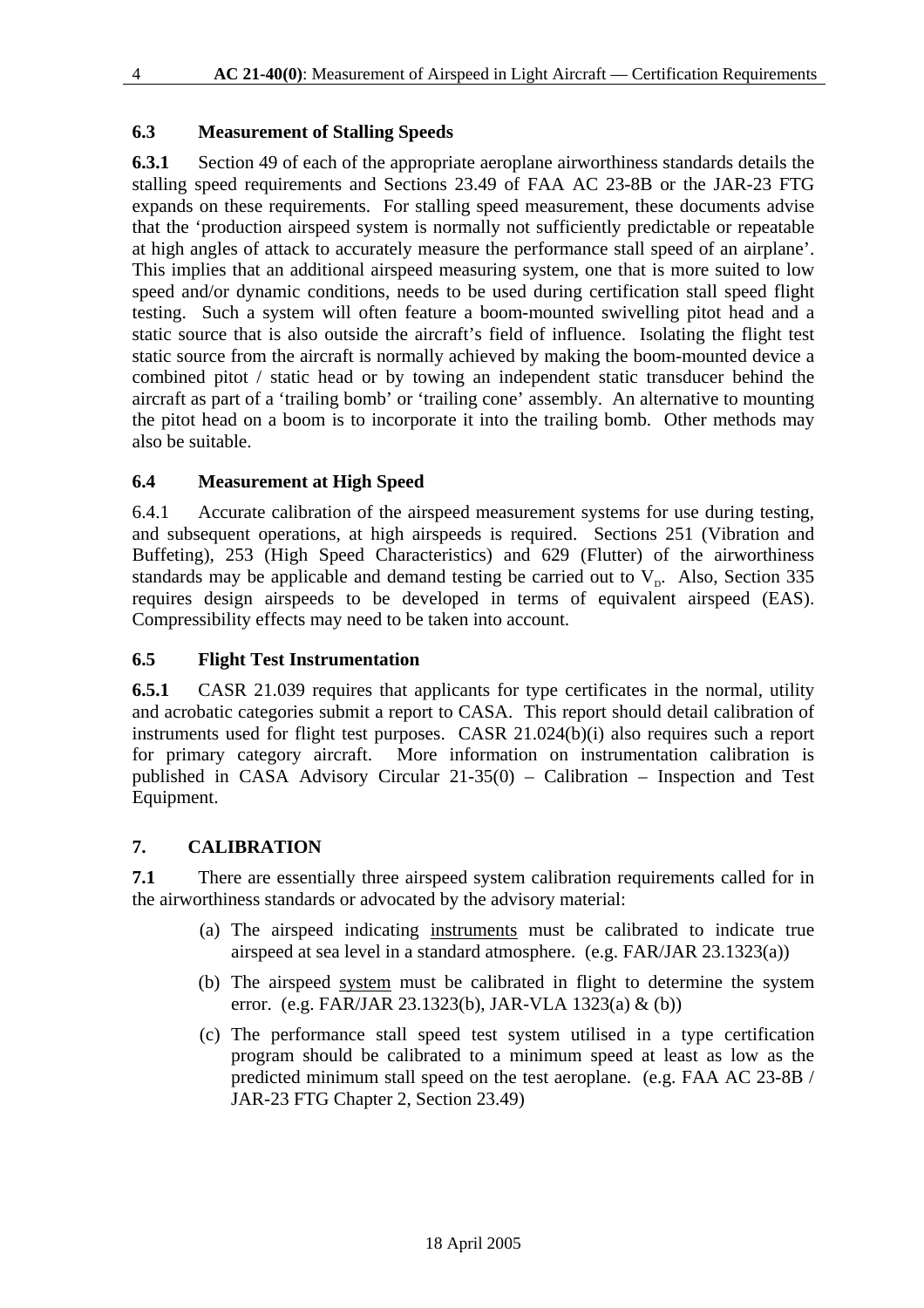**7.2** AC 21-35(0) provides information and advice on general calibration principles. A variety of methods, equipment and procedures are available for use in the calibration of airspeed instruments and systems. Sections 23.49.b, 23.1323 and Appendix 9 of either AC 23-8B or the JAR-23 FTG describe such methods suitable for use in the certification of small aircraft. These methods are outlined in the following paragraphs. Several are discussed in more detail in the annexes to this AC. Calibration of instrumentation should be carried out by suitably qualified persons using standardised test equipment in National Association of Testing Authorities (NATA) accredited laboratories.

#### **7.3 Airspeed System Errors**

**7.3.1** There are various sources of error in an airspeed indicating system that is based on the measurement of pitot and static air pressures:

- (a) **Instrument Error.** Instrument errors result from imprecisions that are inherent in the instrument. For mechanical instruments these errors are the result of manufacturing tolerances, hysteresis, temperature changes, friction, and the inertia of moving parts. For electronic instruments they are due to errors in the electronic element that converts pitot-static pressures into electronic signals.
- **(**b) **Position Errors.** Position errors are those that arise when the pitot and static pressures sensed by the pitot and static transducers on the aircraft are different to the true values of those pressures in the undisturbed freestream. These differences are caused by the pressure field and flow angularities around the aircraft. They are a function of aircraft configuration, angle of attack and Mach number, and are determined from flight test. They are called 'position errors' because the sign and magnitude of the errors are dependent on the mounting position of the pitot probe and the static source on the aircraft.
	- (i) **Pitot Error.** Pitot error is the total-pressure error resulting from design aspects of the pitot head, such as its size, shape, orientation and location. By proper manipulation of these design characteristics (see Annex B to this AC) this total-pressure error may be reduced to the point where it is insignificant for most flight conditions.
	- (ii) **Static-Pressure Error**. Static pressure is more difficult to measure accurately than is pitot pressure. The local value of static pressure can vary greatly depending on the position along the fuselage, or laterally across the planform, at which it is measured. The static pressure field varies easily with changes in aircraft configuration, angle of attack and airspeed. Static pressure measurement may also be sensitive to sideslip and require the installation of balanced static ports, one on each side of the fuselage. Because of these sensitivities, and since total-pressure (pitot) error is often of negligible proportion when compared to static-pressure error, some publications designate 'position error' to be static-pressure error alone.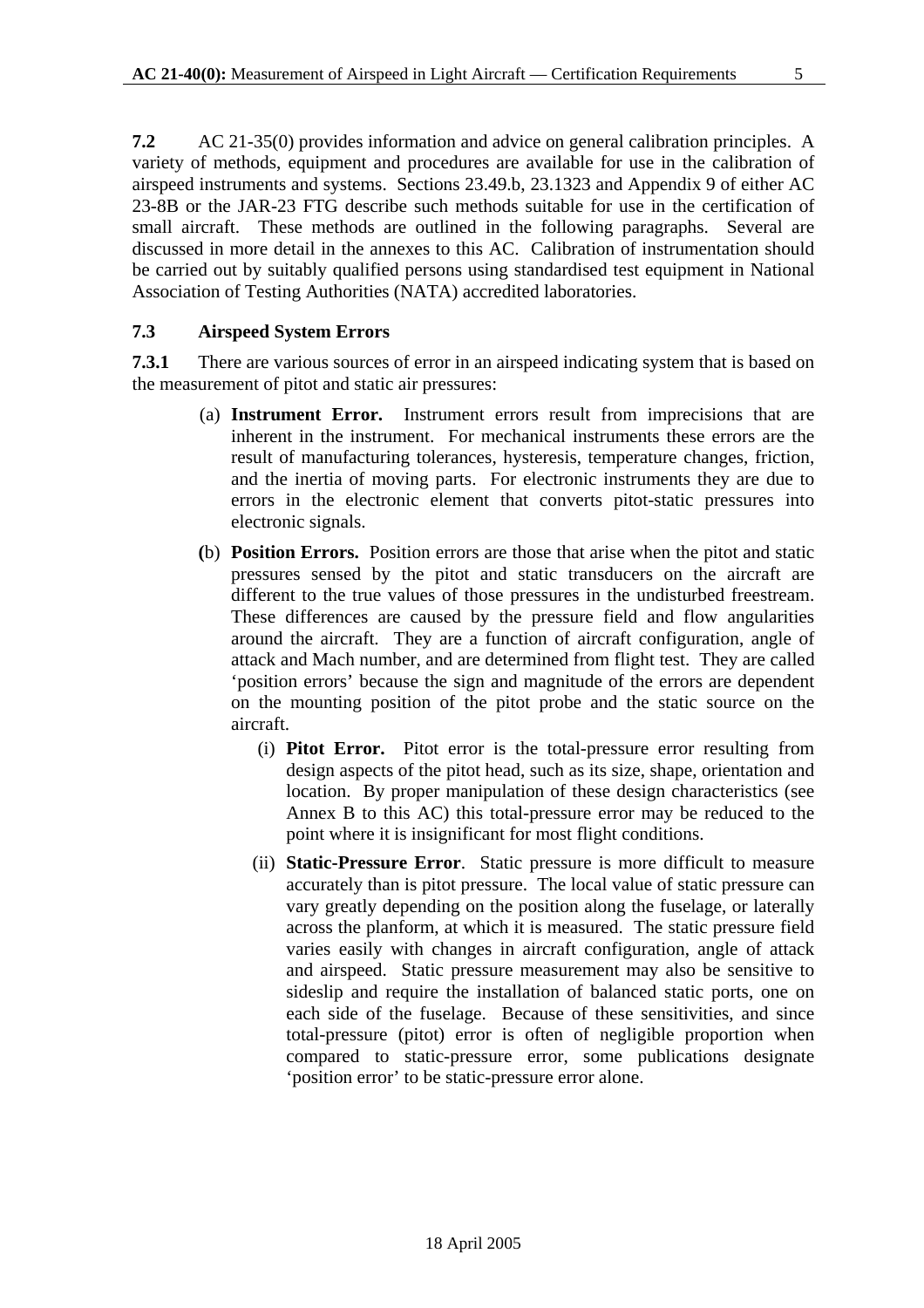(c) **System Error**. System error is the combination of instrument error and position error. Other errors, such as those resulting from the installation of the equipment into the aircraft, may also have to be included. Pressuresystem lag, resulting from any time delay in transmitting the measured pressures from their transducers to the display instrument, is one such error.

#### **7.4 Airspeed Indicator Calibration**

**7.4.1** ASIs should be tested against a calibrated transfer standard by suitably qualified and experienced personnel. Civil Aviation Order (CAO) Part 108.56 describes the accuracy standard applicable to production ASIs. For ASIs that are to be used during certification flight testing there are more stringent requirements (see paragraph 7.6.4 below).

#### **7.5 Calibration of the Production Airspeed Indicating System**

**7.5.1** The system error for the airspeed indicating system installed in the production aircraft (the 'ship's' system) must be determined. Therefore, in addition to measuring the instrument errors and calibrating the individual ASIs, the position error associated with the aircraft, in its various configurations and measured across its operational speed range, must also be known.

**7.5.2** A variety of flight test methods are available for use in determining position error. Information relating to these methods is contained in the references (Sections 23.49.b, 23.1323 and Appendix 9 of either FAA AC 23-8B or the JAR-23 FTG). Each method has its own advantages and disadvantages. Any of them should yield satisfactory results if conducted with appropriate flight test rigour and if any specified test equipment has been designed, constructed, installed and operated correctly. The method chosen should be suited to the general flight handling qualities and the speed regime of the aircraft under test. In all cases accurate results will probably best be achieved if test flying is conducted under very smooth, non-turbulent atmospheric conditions. Comments on the basic test methods are provided in the following paragraphs.

**7.5.3** Speed Course Method. The Speed Course Method<sup>4</sup> involves comparing the airspeed measured in the aircraft with the groundspeed of the aircraft as it is timed flying over a precisely known distance or along a designated ground course. The method, including test procedures and data reduction routines, is described in Appendix 9 of FAA AC 23-8B and discussed in some of the other references (e.g. NASA Reference 1046). This method is suitable for use in light low speed fixed-wing aircraft and helicopters. It will provide best results for a speed range beginning at a point safely above the relevant stall speed and extending out to approximately 150 knots. It is relatively simple to set up and conduct because it does not require the installation of expensive or complicated test equipment. The availability of a surveyed test course (e.g. a long runway)<sup>5</sup> and a calibrated stopwatch are the only requirements. The accuracy of results, however, could be degraded at very low speeds, close to the stall, when it may be difficult for the pilot to hold a constant airspeed throughout the longer time taken to complete the course, or at high speed when a small error in stopwatch timing can translate into a significant groundspeed error. Wind effects may influence results and the flight testing is best conducted in the calm conditions of an early morning. Also, for optimum results the flight tests need to be flown close to the ground. This will lead to elevated levels of risk, especially at speeds near the stall, and should be carefully considered during the test planning process.

<sup>4</sup> Also known as the 'Ground Course Method'.

<sup>&</sup>lt;sup>5</sup> Long straight roads, with checkpoint distances measured accurately using GPS, may also be suitable.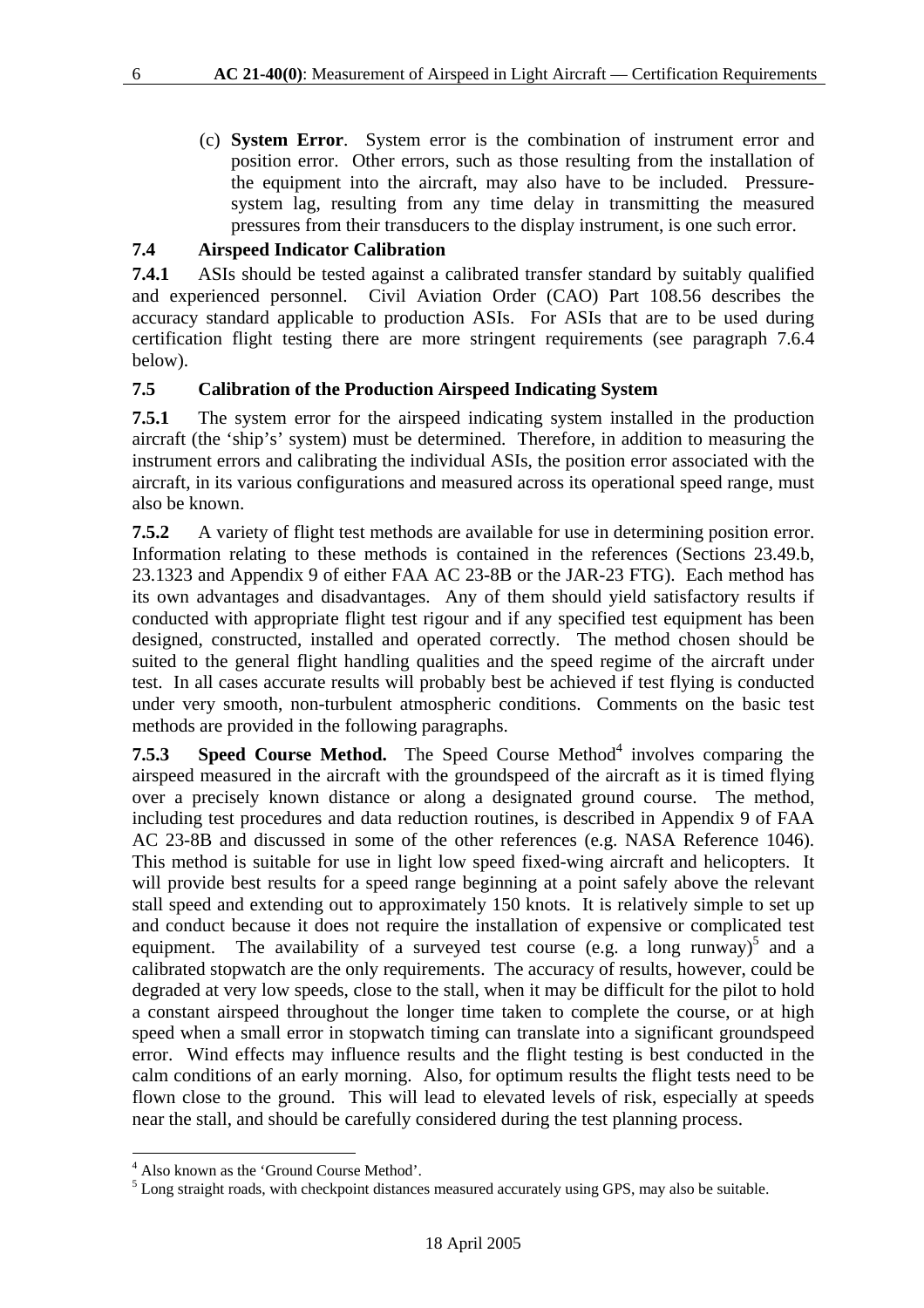**7.5.4 GPS Methods.** Global Positioning System (GPS) Methods operate on similar principles to the Speed Course Method in that the airspeed measured in the aircraft is compared to its groundspeed. The difference is that groundspeed is derived using GPS measuring equipment. There are various test procedures and data reduction programs available. Some are described in the references while others can be readily found by conducting an Internet search using terms such as 'GPS airspeed method' or similar. A GPS Method can produce accurate results over the entire speed range of the aircraft and is relatively simple and cost effective to carry out. It does not necessarily require operations close to the ground and therefore involves less risk than the Speed Course Method. The accuracy of results is sensitive to wind variations and is dependent on the pilot being able to hold not just a constant airspeed but also a very steady heading during test points.

**7.5.5 Trailing Bomb.** The Trailing Bomb Method involves comparing the airspeed measured in the aircraft with that derived from a pitot and/or static source that is outside the aircraft's field of influence in that it is being towed below and behind the aircraft as part of a 'trailing bomb'. (If the bomb only incorporates a static source then an accurate and independent source of pitot pressure is required.) The method, including test procedures and data reduction routines, is described in Appendix 9 of FAA AC 23-8B and discussed in some of the other references (e.g. NASA Reference 1046). The trailing bomb method can provide good results, especially at low speeds, but carries complications associated with system set up<sup>6</sup> and with flight test risk mitigation. This method is suitable for use within an airspeed range between zero and approximately 200 knots. Trailing bombs can be used on fixed-wing aircraft but are best suited to use in helicopters where it is easier to deploy and recover the device. Care must be taken to reduce the risk of the bomb or its associated cable and pressure tubing becoming entangled with the tailplane, tail rotor or other parts of aircraft structure. This will more likely occur during deployment / recovery or at higher speeds when the bomb may become unstable or tend to fly further to the 'trailing' position behind the aircraft. The use of another aircraft in the safety chase role is strongly recommended.<sup>7</sup> In the higher speed cases there is also a chance that the accuracy of the pressure measurements taken at the bomb will be compromised by the wake of the aircraft itself. Brief details of a generic bomb are presented at Annex C to this AC.

**7.5.6 Trailing Cone.** The Trailing Cone Method uses a similar philosophy to the Trailing Bomb Method in that accurate static pressure is measured at a point in the free stream clear of the aircraft's direct field of influence. In this case the static source, stabilised in the airflow by a conic drogue, is towed at a distance sufficiently behind the aircraft so that all local pressure-field effects due to the flow around the aircraft will have decayed effectively to zero. As only static pressure is measured at the trailing cone an accurate and independent source of pitot pressure is required. This method is also described at Appendix 9 of FAA AC 23-8B. Further information has been gleaned from the literature and is presented at Annex D to this AC. The trailing cone method is best suited to use at airspeeds above approximately 70 knots although, with care, it can be adapted to use at lower speeds (see Annex D to this AC). The method is also subject to some of the flight test complications associated with a trailing bomb but the apparatus may be somewhat simpler to design, build and deploy.<sup>8</sup>

<sup>&</sup>lt;sup>6</sup> The Trailing Bomb, the Trailing Cone and the Pitot-Static Boom may be subject to errors induced by leaks, blockages or improper dynamic lag balancing. Dynamic lag balancing errors as discussed at Annex E.

 $\frac{1}{1}$  Incorporation of an emergency jettison capability into the design of either a Trailing Bomb or a Trailing Cone apparatus is worthy of consideration.

<sup>8</sup> See footnote 6.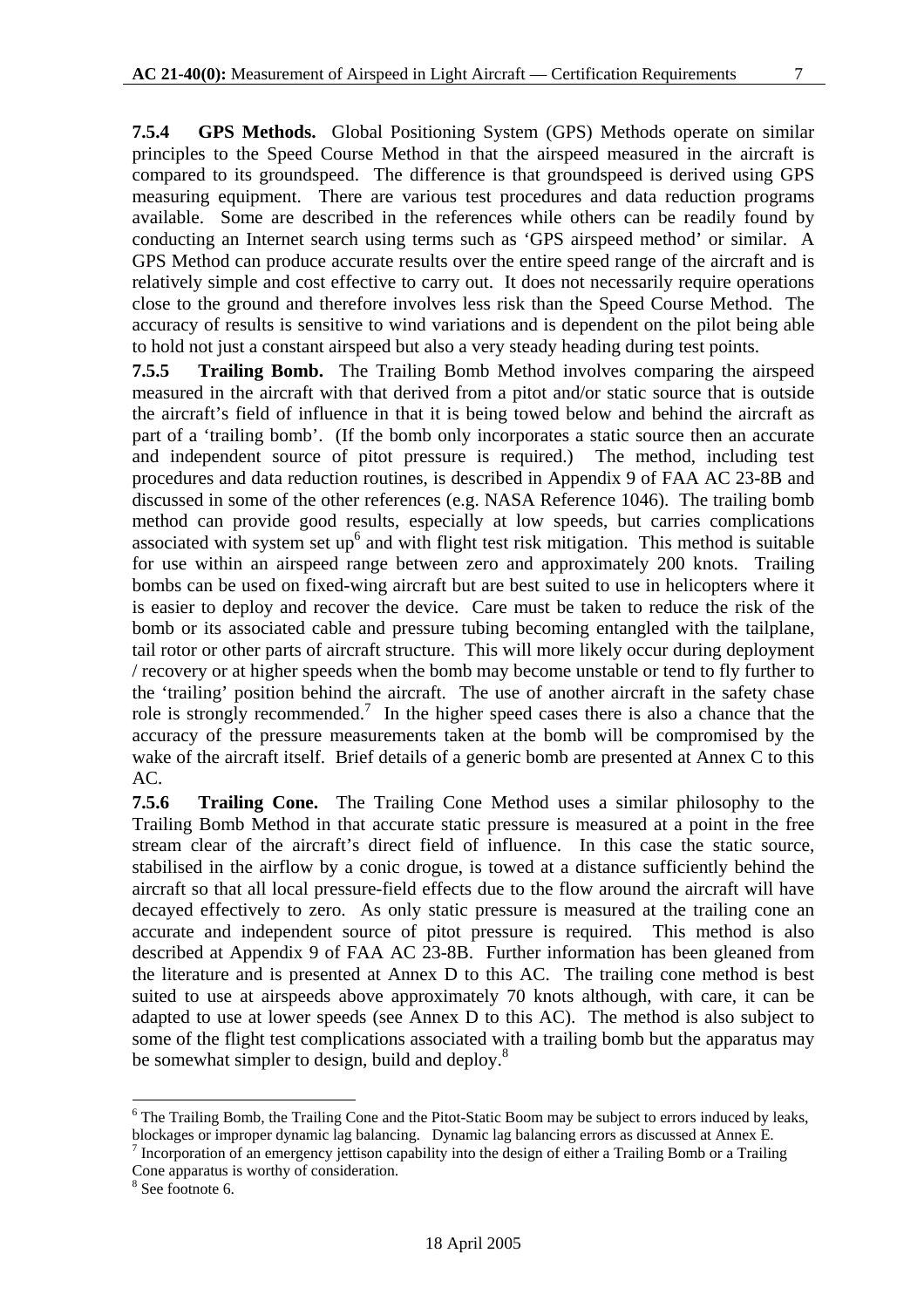**7.5.7 Pitot-Static Boom.** The Pitot-Static Boom Method involves comparing the airspeed measured in the aircraft with that derived from pitot and static sources that are outside the aircraft's field of influence through being located on a flight test boom. The boom is mounted on the aircraft so that the pitot-static head is well clear of any slipstream, boundary layer or shock wave effects. For best results the head will incorporate a swivelling, 'weather-vane' mechanism to allow alignment with the incoming airflow, thereby negating any effect of angle of attack or sideslip. Additional information is provided at Annex B to this AC. Commercial products, incorporating varying degrees of sophistication, are available. A search over the Internet using a term such as 'air data boom' will reveal sources. Test procedures and data reduction routines are at Appendix 9 of either FAA AC 23-8B or the JAR-23 FTG. If a well-made, properly mounted boom is used this method is capable of providing accurate results over the entire speed range of the aircraft and is probably the best for use in dynamic situations. It is very well suited to all phases of flight testing for aircraft at the lighter and lower-speed ends of the scale.<sup>9</sup>

**7.5.8 Pacer Aircraft.** The Pace Airplane Method involves flying the test aircraft in formation with another aircraft the airspeed measurement system of which has been previously calibrated to a high degree of accuracy using an independent test method. The airspeed indications of the two aircraft are then compared at different speeds and configurations. Comments on test procedures and data reduction methods are provided in Appendix 9 of the flight test guides. Depending on the availability of an accurately calibrated datum aircraft and of suitably qualified, experienced and skilful flight crew, this method can provide acceptable results over the entire speed range of the test aircraft. However, it could be considered expensive to conduct and there are various potential sources of, or amplifications for, error particularly if the datum aircraft is of a different type to the test aircraft.

**7.5.9 Tower Fly-By.** The Tower Fly-By Method determines static pressure error by flying the test aircraft past a datum point that is at a known height. The reading of a sensitive aneroid pressure gauge connected to the aircraft's static source is then compared to the reading of a similar gauge at the datum point. This method is described in the references. While it can produce accurate results, it is a time-consuming, expensive method that requires the use of special equipment and a surveyed test area if it is to be successful. For these reasons it is not ideally suited to light aircraft projects. It also involves the elevated levels of risk associated with operations close to the ground.

#### **7.6 Calibration of the Flight Test Airspeed Measurement System**

**7.6.1** Any flight test airspeed measurement system, used in addition to the onboard production or 'ship's' system, should also be independently calibrated so that its system error is known. This is particularly applicable to a system that will be used during certification performance stall speed measurement since unstable or dynamic effects of the airflow around the aircraft as the stall is approached may lead to fluctuations in the measured pressures used to define the airspeed. For this reason airspeed measurement systems that have their pitot and static pressure transducers mounted, and flying stably, outside the aircraft's field of influence are recommended for certification flight testing. Section 23.49.b of FAA AC 23-8B advises that systems based on pitot-static booms, trailing bombs or trailing cones may be suitable for use during stalling speed measurement.

<sup>&</sup>lt;sup>9</sup> See footnote 6.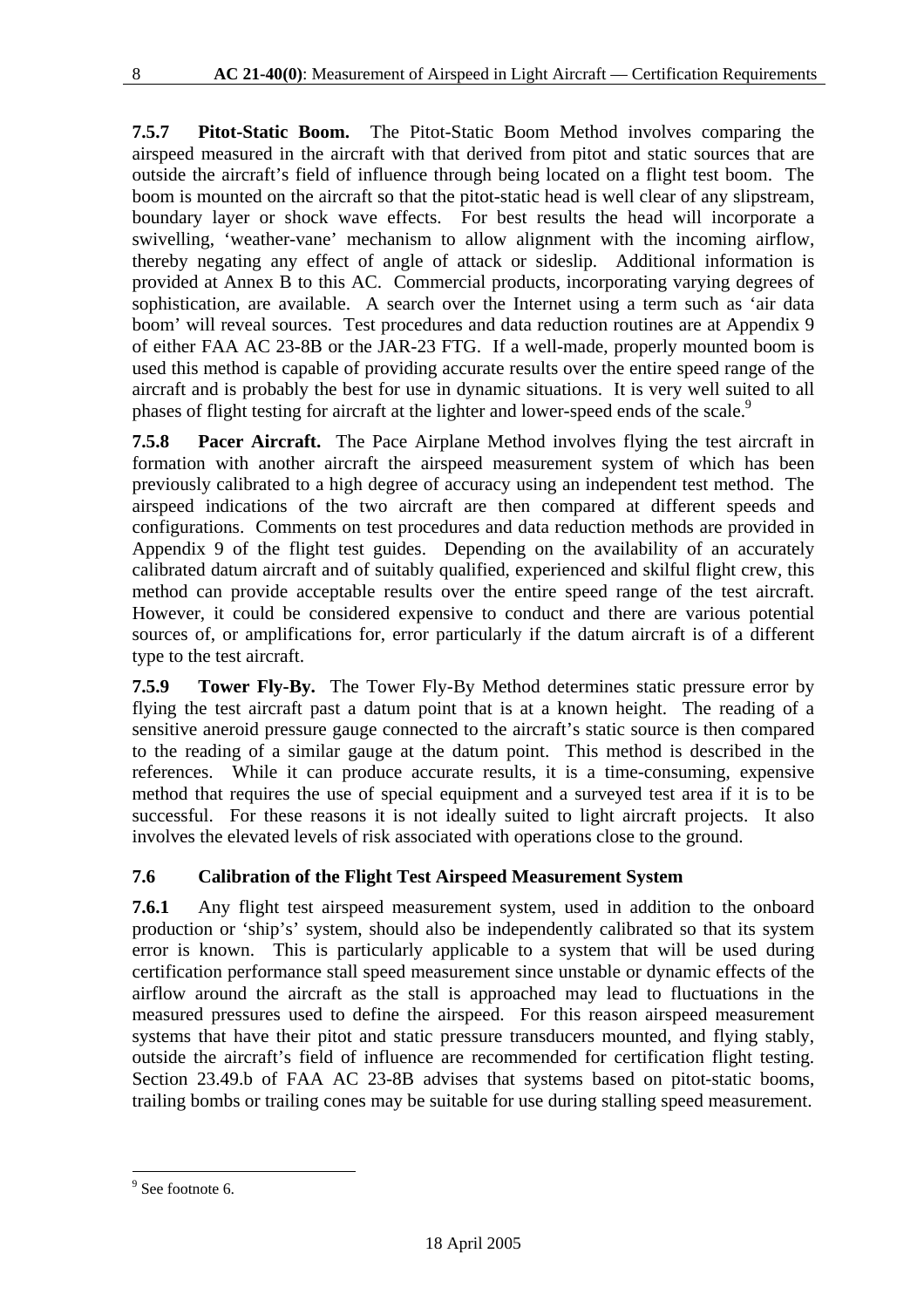**7.6.2** An airspeed measuring system installed for stall speed certification flight testing and more accurate than the production airspeed system, in that it takes its pitot and static measurements from the free-stream beyond the aircraft's field of influence, may also then be suitable for the calibration of the production system. This would often be the case for small aircraft whose speed range is not that great. However, caution is required with aircraft that can achieve maximum speeds significantly higher then their stall speeds in that some calibration methods (e.g. the trailing bomb method) may not be ideally suited to use at the higher speeds. Conversely, other methods (e.g. the trailing cone) may not fly well at very low speeds.

**7.6.3** Calibration of a flight test airspeed measurement system involves the same principles as used in calibration of the production system – the system error needs to be determined. The flight test system error is essentially a combination of the instrument error inherent in the flight test ASI, the position errors associated with the flight test pitot and static transducers (normally, for stall speed measurement at least, different to those of the production system) and any other errors associated with the set-up of the system itself.

**7.6.4 Flight Test System ASI.** For ASIs that are to be used during certification flight testing the instrument calibration requirements outlined at Sections 23.21.b(2) of either FAA AC 23-8B or the JAR-23 FTG should be followed. The references advocate an accurate calibration testing of the instrument within 60 days of the flight tests and also stress that these calibrations should be accomplished at an approved facility.

**7.6.5 Flight Test System Position Errors.** If the pitot and static sources for the flight test airspeed measurement system are located well clear of the aircraft's field of influence then the only position errors that need to be taken into account are those associated with the pitot and/or static apparatus itself. These local position errors can generally be reduced to minimal levels if proven engineering practices are used (see Annexes B to D to this AC). This will be especially so if the transducer head, or source, flies parallel and steady with respect to the incoming airflow no matter what the speed, configuration, attitude or manoeuvre state of the test aircraft. For precision equipment (eg. air data booms, trailing bombs) acquired commercially the manufacturer should supply local position error information, calibration curves and possibly an ongoing calibration service. For independently produced equipment precise position error information may be obtained through testing in an accredited wind-tunnel facility. Appendix 9 of FAA AC 23-8B advises that, for a flight test pitot-static boom, if it 'is mounted on an airplane such that the pitot tube (total head) is not affected by flow angularity and the static source is outside the pressure field of the aircraft, then it can be assumed that the boom data is without position errors'.

**7.6.6 Other Error Sources within the Flight Test System.** Like the 'ship's' system the flight test airspeed measurement system must remain free from blockages, leaks and water ingestion. Due to the long lengths of pressure tubing that might be included in the flight test system assembly, it will probably also be subject to errors resulting from pressure equalisation lags that could occur whenever the test aircraft changes either speed and/or altitude. Dynamic lag balancing is discussed in Section 23.49.b of FAA AC 23-8B. See also Annex E to this AC. Other errors resulting from installation of the equipment and, if applicable, its integration with aircraft systems should be evaluated.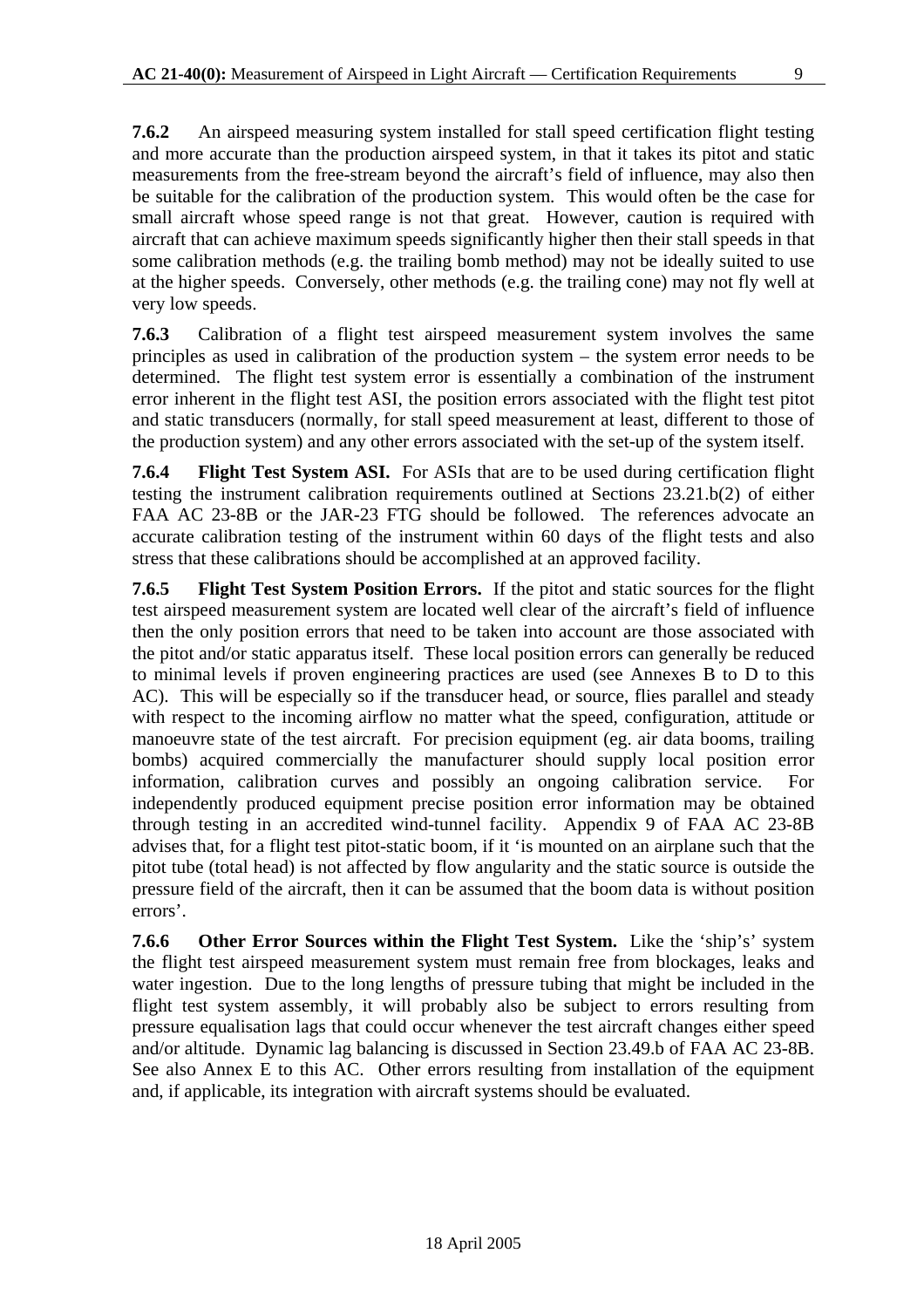**7.6.7 Flight Test System Error.** While the instrument and position errors associated with a well made and competently installed flight test airspeed measurement system, incorporating the features described above, will probably be small the overall system error should, nevertheless, be known. At the very least, the system should be subject to a validation check to confirm that it is producing credible readings across its speed range. Acceptable means of conducting such a check or measuring overall system error are as follows:

- (a) Validation checking of the flight test airspeed measurement system can be achieved by comparing the system output against an equally accurate but independent system (i.e. not the 'ship's' system), or by conducting an independent calibration exercise applying any of the methods outlined above for use when calibrating the aircraft's production airspeed indicating system.
- (b) If the output of the flight test airspeed system subject to the check, over the speed range for which it is to be used during subsequent certification flight testing, is within 2 knots or 2% (whichever is greater)<sup>10</sup> of that derived from the independent system or calibration method then the flight test airspeed system can be assumed sufficiently accurate for use during certification flight testing.
- (c) If the results of the validation checking are outside the 2 knot / 2% band then either:
	- (i) the cause of the discrepancy should be investigated, then corrected, and the checks re-flown until the two systems agree; or
	- (ii) the system or calibration method that produces the more conservative results should be taken to be the more accurate. If this is not the flight test airspeed system the difference between the two systems should be applied as a calibration error to any subsequent use of that system for certification flight testing.  $11$

#### **8. SUMMARY**

 $\overline{a}$ 

**8.1** Modern aircraft continue to use systems that derive and display airspeed as a function of total and static air pressures. The principles involved, and the errors inherent, in this form of airspeed measurement have been known for some time.

<sup>&</sup>lt;sup>10</sup> Based on average accuracies of the various calibration methods given in NASA Reference 1046.<br><sup>11</sup> In this context 'conservative' means that, for example, if the flight test system was to be used for the measurement of minimum certification speeds (stalling speeds, minimum control speeds) then it should be assumed to be under-reading by the discrepant amount.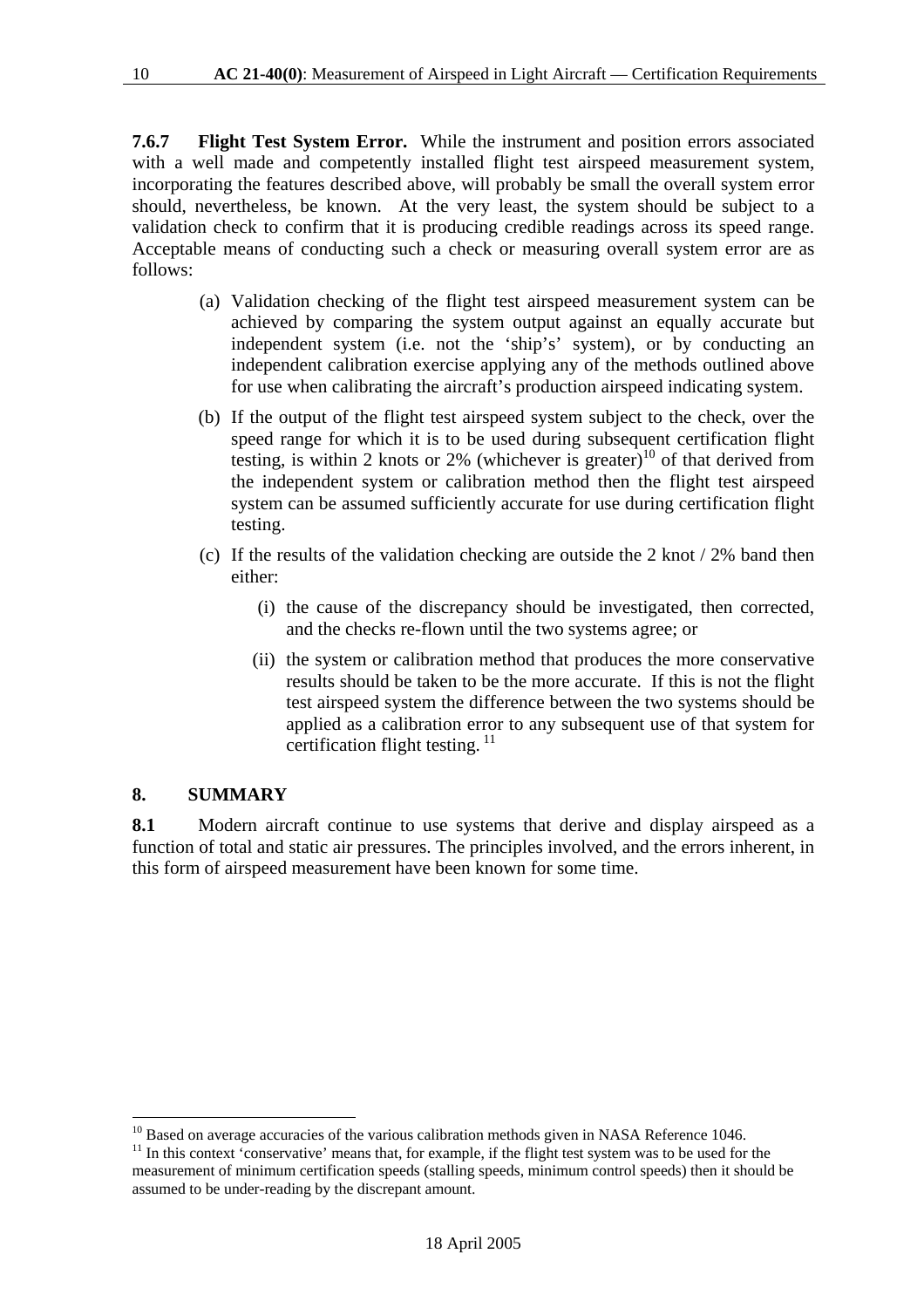**8.2** This AC provides a summary of authoritative information as applicable to the airspeed measurement and airspeed indicating system calibration requirements during the certification flight testing of aircraft in the primary, normal, utility or acrobatic categories. It points out those sections of the appropriate airworthiness standards that define airspeed measurement and calibration requirements. It then provides some detail on methods of calibration of airspeed measurement systems and advice as to the applicability of those methods.

**8.3** Not all relevant information is necessarily presented and the recommendation is that the References and other authoritative publications should also be consulted for a fuller understanding of the topic.

Richard Macfarlane Acting Executive Manager Aviation Safety Standards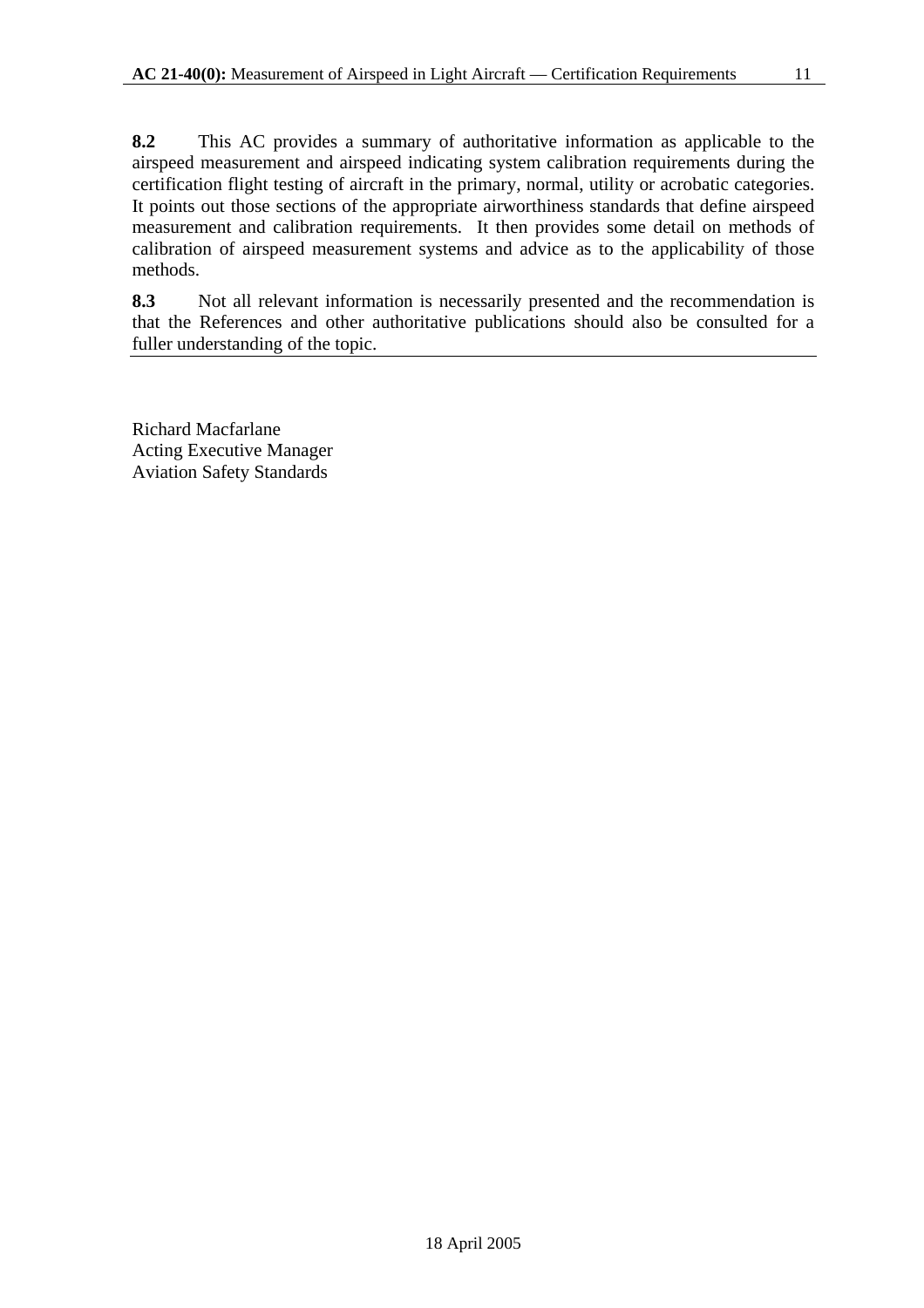## **Intentionally Left Blank**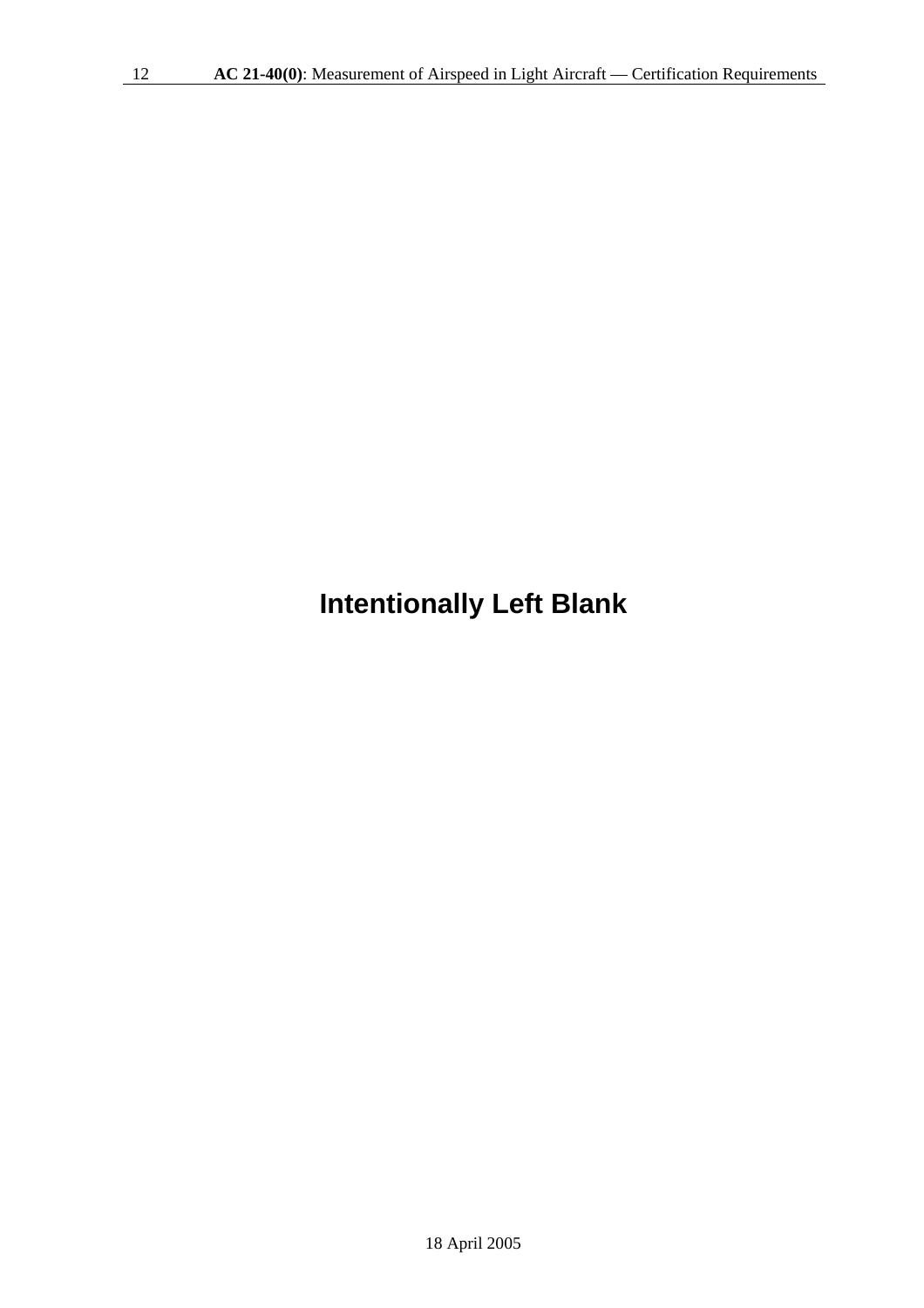| <b>Symbol/Term</b> | <b>Definition</b>                             |
|--------------------|-----------------------------------------------|
| AC                 | <b>Advisory Circular</b>                      |
| <b>ASI</b>         | Airspeed Indicator                            |
| CAS                | Calibrated Airspeed                           |
| CAO                | Civil Aviation Order                          |
| CASA               | Civil Aviation Safety Authority               |
| CASR               | Civil Aviation Safety Regulations             |
| EAS                | <b>Equivalent Airspeed</b>                    |
| <b>FAA</b>         | Federal Aviation Administration (of the USA)  |
| <b>FAR</b>         | Federal Aviation Regulations (of the USA)     |
| ft                 | Feet                                          |
| <b>FTG</b>         | <b>Flight Test Guide</b>                      |
| <b>GPS</b>         | <b>Global Positioning System</b>              |
| IAS                | <b>Indicated Airspeed</b>                     |
| <b>IVSI</b>        | <b>Instantaneous Vertical Speed Indicator</b> |
| <b>JAA</b>         | Joint Aviation Authority                      |
| <b>JAR</b>         | Joint Aviation Regulation                     |
| kts                | Knots                                         |
| <b>lb</b>          | Pound                                         |
| M                  | Mach                                          |
| <b>MAC</b>         | Mean Aerodynamic Chord                        |
| mm                 | Millimetres                                   |
| $M_{MO}$           | Maximum Operating Limit Mach No.              |
| <b>MTOW</b>        | Maximum Takeoff Weight                        |
| <b>NACA</b>        | National Advisory Committee for Aeronautics   |
| <b>NASA</b>        | National Aeronautics and Space Administration |
| <b>NATA</b>        | National Association of Testing Authorities   |
| <b>PVC</b>         | Polyvinyl Chloride                            |
| TN                 | <b>Technical Note</b>                         |
| TP                 | <b>Test Pilot</b>                             |
| <b>TSO</b>         | <b>Technical Standard Order</b>               |
| $V_D$              | Design Diving Speed                           |
| <b>VLA</b>         | Very Light Aircraft                           |
| $V_{MQ}$           | Maximum Operating Limit Speed                 |
| VSI                | Vertical Speed Indicator                      |
|                    |                                               |

### **ANNEX A TERMS AND ABBREVIATIONS**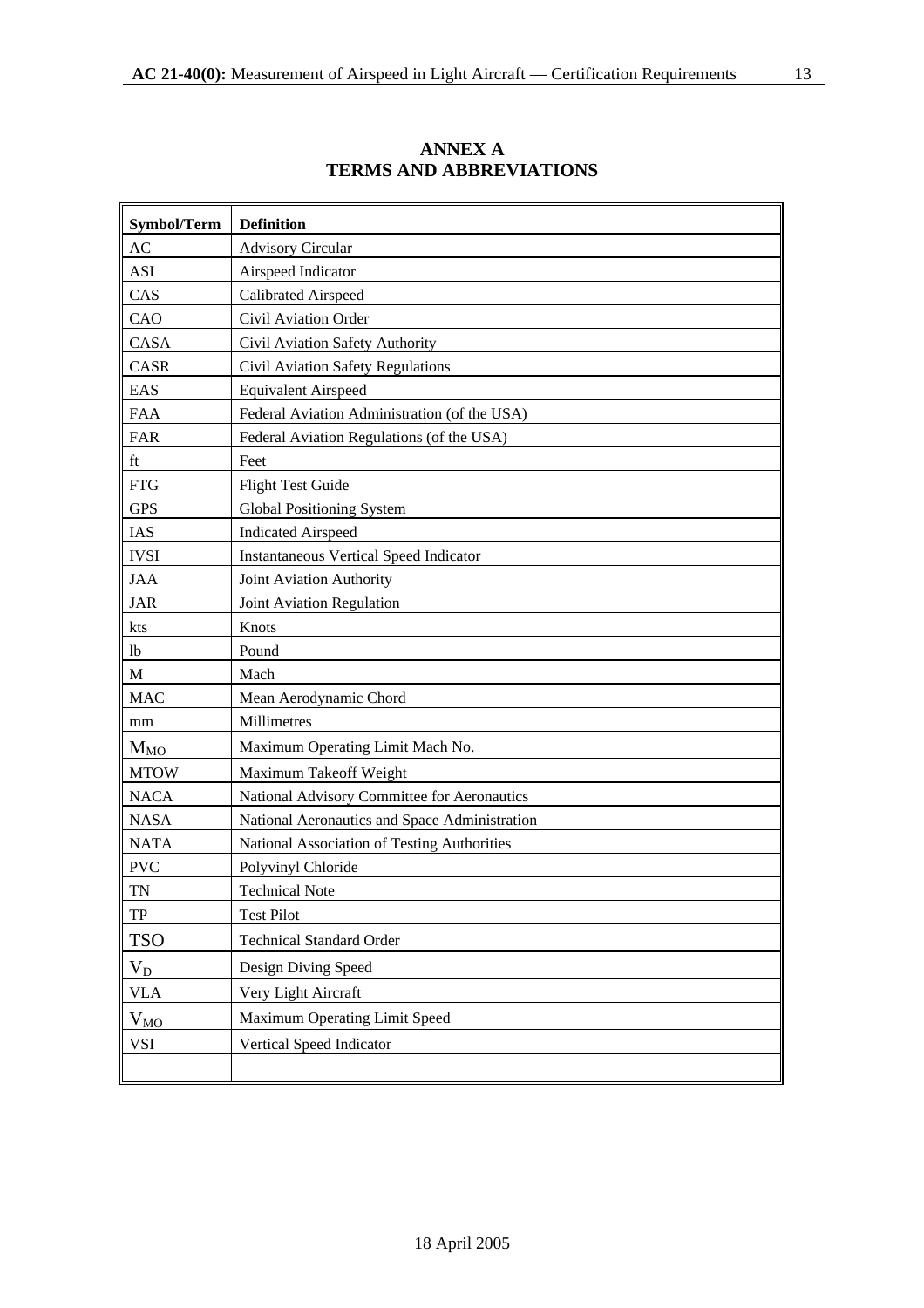#### **ANNEX B PITOT SOURCES AND PITOT-STATIC HEADS**

#### **Pitot (Total Head) Sources and Pitot-Static Heads**

1 Measurement of total pressure is normally accomplished by means of a forward facing tube (pitot tube) that senses impact pressure from the impinging airstream. Detailed descriptions of various pitot tube designs, and discussion regarding their relative effectiveness, is available at NASA Reference Publication 1046, 'Measurement of Aircraft Speed and Altitude' by W.Gracey. Pitot tubes are normally more effective when aligned with the incoming airflow and Gracey discusses parameters for consideration when designing both this type of tube and for the case when the pitot tube will be inclined to the airflow (ie when it will fixed to the airframe and subject to changed flow conditions when the aircraft changes angle of attack or sideslip). Often the pitot tube will also incorporate ports to enable simultaneous measurement of static pressure at the same location and such combination devices are known as pitot-static heads. FAA Technical Standard Order (TSO) C-16 - Airspeed Tubes (Electrically Heated) – gives criterion for the manufacture of pitot tubes for use on production aircraft.

#### **General Criteria – Flight Test Pitot Heads**

- 2 For a flight test pitot (or pitot/static) head to be the subject of minimum error it should meet the criteria provided below (cf NASA Reference 1046):
	- (a) The pitot head should be located at least one propeller diameter clear of any slipstream and outside any boundary layer. Also, if there is any possibility of wakes trailing from, or shock waves forming on, any part of the aircraft then impinging on the pitot head, flight demonstration is required to show that it will remain clear of those wakes or shock waves. This is defined as an error in dynamic pressure of less than 0.005 times that measured by a swivelling-vane type pitot head located in the free stream ahead of the aircraft. (The condition is normally satisfied simply by locating the pitot head at least one wing chord length ahead of the wing leading edge. For a boom system mounted on the nose of the aircraft the pitot-static source should be at least 1.5 fuselage diameters ahead of the nose.)
	- (b) The pitot head should be mounted on a swivelling 'weather-vane' arrangement such that it is free to align its axis with the local airflow. The distance from the pitot orifice to any vanes used to align the axis of the tube to the airflow must be such that the combination of aircraft attitude and local flow curvature effects at any angle of attack or yaw angle that is possible within the normal operating range of the aircraft will not result in a crossflow angle at the pitot orifice exceeding 5 degrees.<sup>12</sup>

 $\overline{a}$ <sup>12</sup> See NACA Report No 919, Figure 2.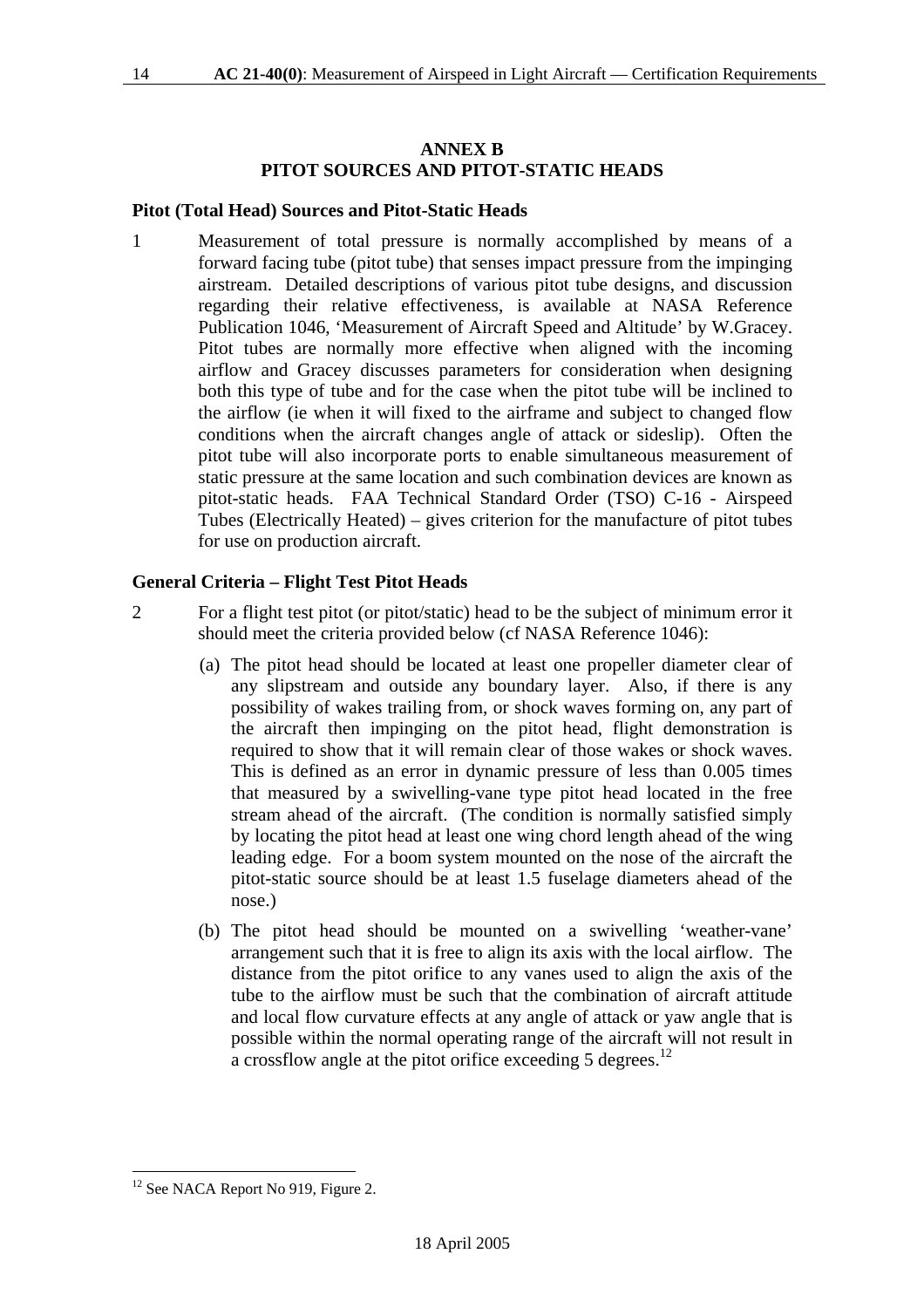- (c) The pitot head should be located such that the sum of  $2\nu/b$  and  $x/c$  exceeds 1.5, where *y* is the distance of the pitot from the aircraft planform plane of symmetry,  $b$  is the wingspan,  $x$  is the distance by which the pitot orifice is ahead of the leading edge of the foremost lifting surface, and *c* is the local chord of that surface directly downstream of the pitot head.
- (d) The ratio of the orifice bore (at the point of entry to the tube) to the outer diameter of the body of the pitot tube itself should not be less than  $0.5$ .<sup>13</sup> Alternatively, a recognised form of shrouded pitot head should be used.<sup>14</sup>
- (e) The pitot orifice should be free from burrs and approximately normal to the axis of the pitot head.
- (f) The bore of the pitot tube should not be less than 3 mm for use in air free from visible moisture.
- (g) The pitot head and boom, when installed on the aircraft, should 'fly' steadily and be free from oscillation.
- (h) The pitot system should be completely free from blockages or leakage.
- 3 A pitot source that meets the above criteria should be accurate to within 0.5% of the total pressure for Mach numbers not exceeding M0.6, noting that to maintain this level of accuracy a correction for compressibility is required for Mach numbers exceeding M=0.1. This correction can be obtained through application of the following:

$$
CAS = IAS \frac{1}{\sqrt{1 + 0.25M^2}}
$$

 $13$  ibid.

<sup>&</sup>lt;sup>14</sup> See NASA Reference Publication No 1046. In a shrouded form of pitot head the 'outer diameter of the body of the pitot tube' is the outer diameter of the inner 'sting' that contains the pitot orifice.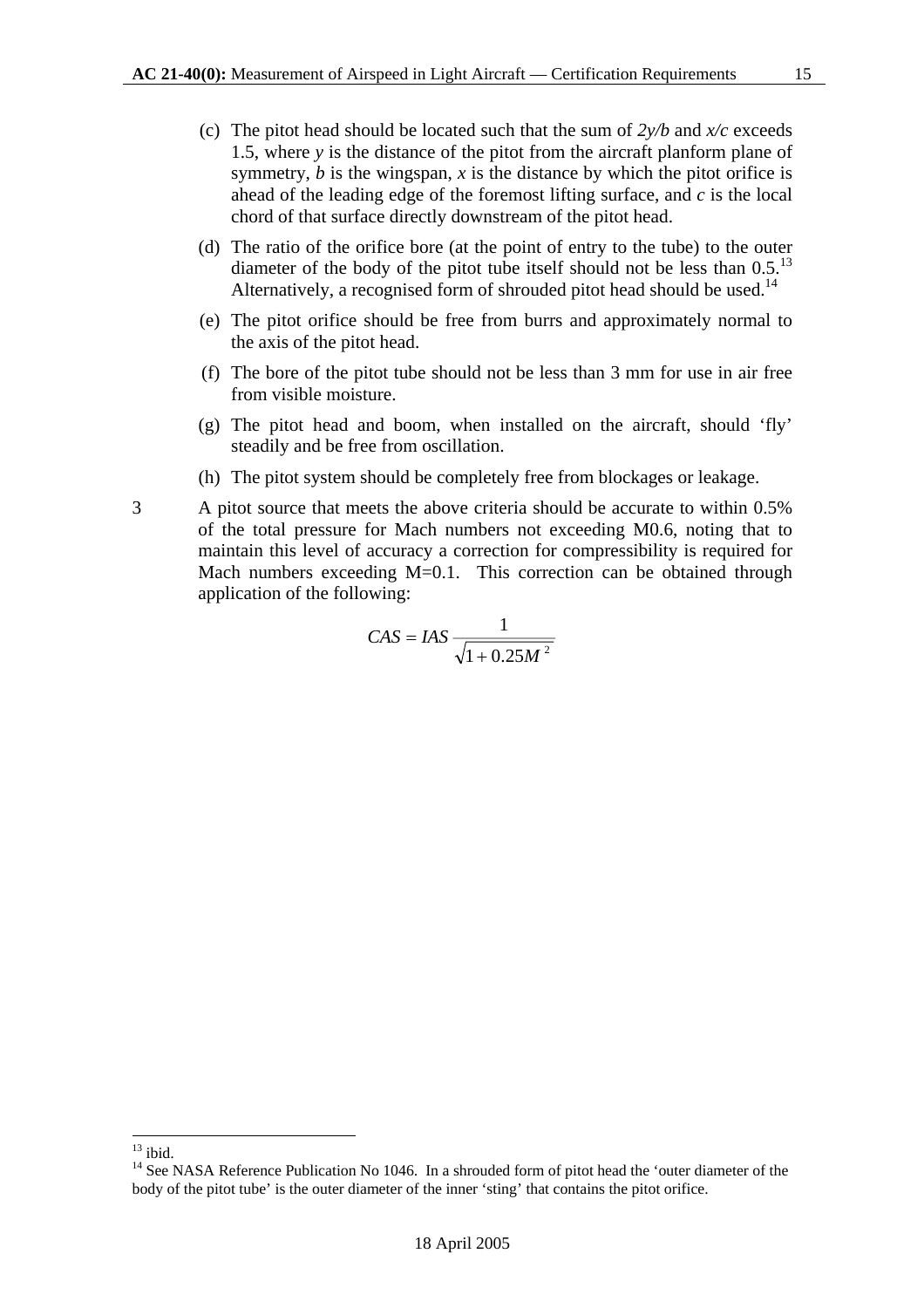#### **ANNEX C TRAILING-BOMB PITOT-STATIC SOURCE**

1 The following diagrams, taken from NACA TN 616, illustrate the configuration and layout dimensions for typical 'trailing bombs'.



2 Although now slightly dated NACA TN 616 also provides sound advice regarding set up and suspension parameters for a trailing bomb and information on likely sources of error.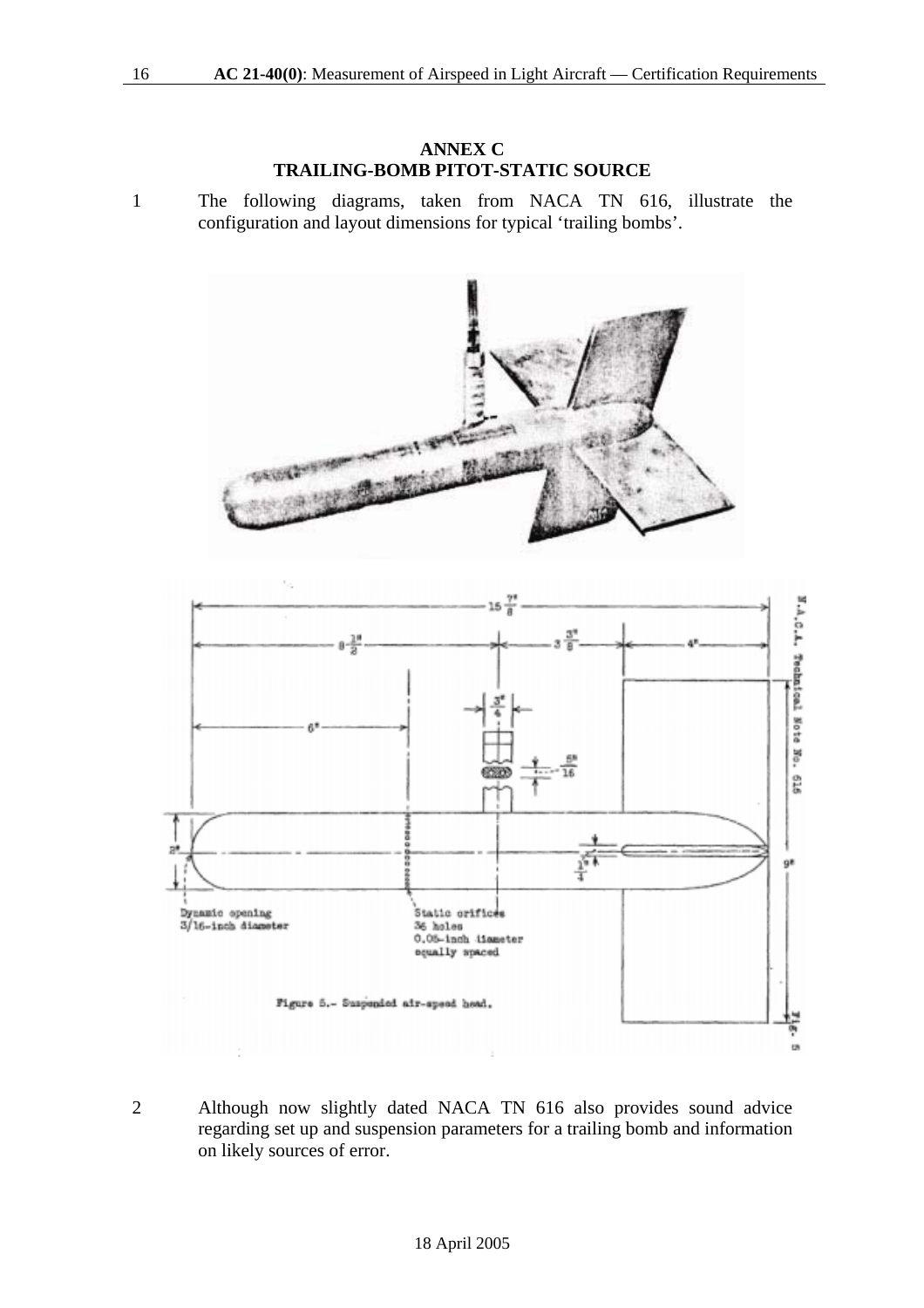#### **ANNEX D TRAILING-CONE STATIC SOURCE**

#### **Trailing Cone**

- 1 A trailing-cone static source comprises a length of tube, with a set of static pressure holes in it, which is towed along behind the aircraft. The tube should be long enough such that the static pressure holes will be located at a point sufficiently distant from the aircraft where all local pressure-field effects due to the flow around the aircraft will have decayed effectively to zero. The tube is plugged immediately behind the static pressure holes but continues as a mechanical connection to a conical drogue the function of which is to cause the tube to trail substantially horizontal, in the vicinity of the static holes, during level flight.
- 2 Because a pure-drag device such as a conical drogue cannot develop any lift the tangent of the angle of the force vector at the attachment of the cone will be, in effect, the ratio of weight to drag of the cone. Thus, at any point along the tube, the angle at which the tube is trailing will be the combined ratio of weight to drag of everything aft of that point. Consequently, the system can only ever approach the horizontal, the angle will never be exactly zero. Nonetheless, the higher the ratio of drag to weight the smaller will be the departure from true alignment with the airflow.
- 3 The literature contains detailed information on trailing-cone systems. One such set up is shown below:

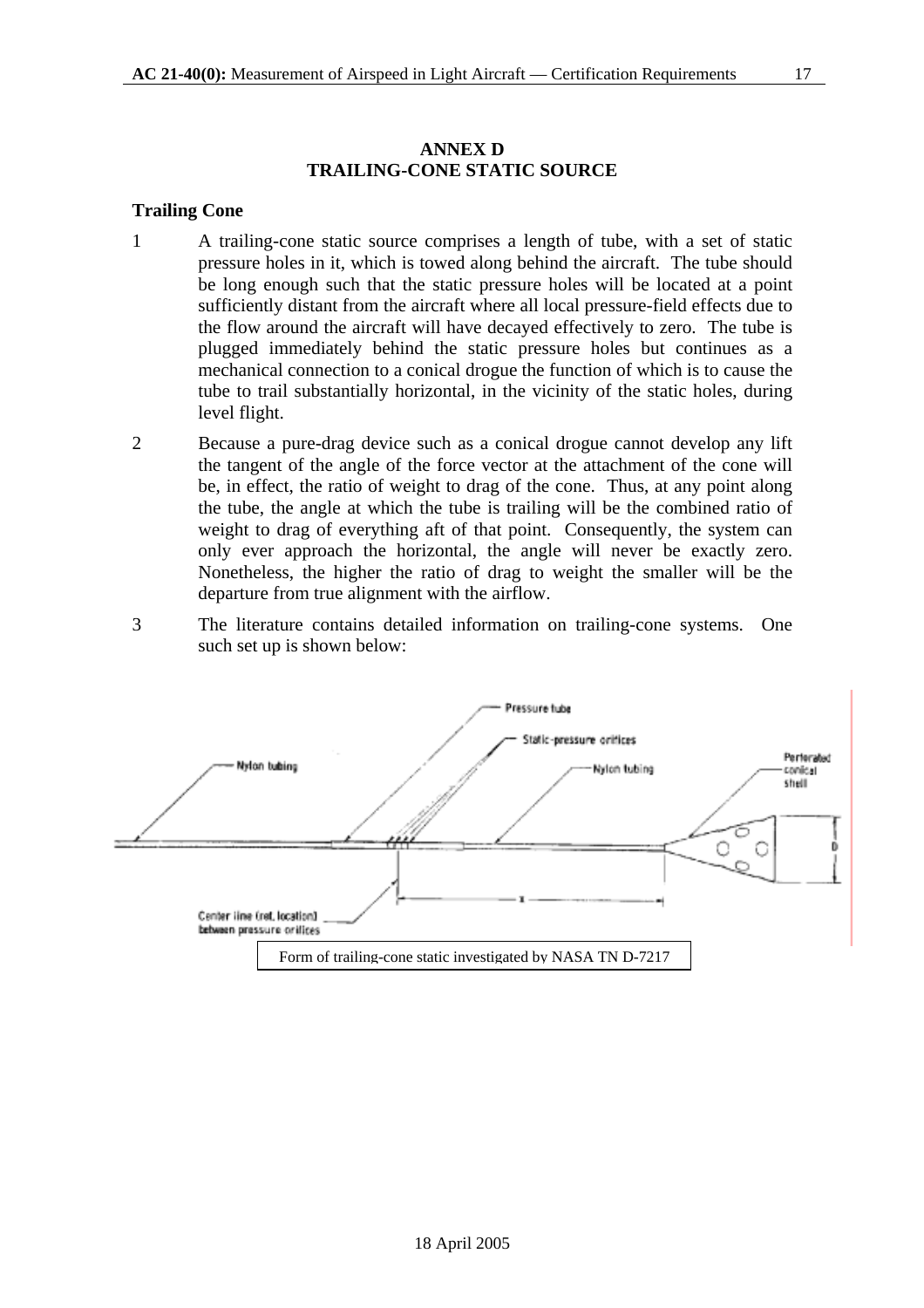#### **General Criteria**

- 4 If a trailing-cone static source, for use at Mach numbers not exceeding approximately M=0.5, is to be subject to minimum error it should meet the following criteria:
	- (a) The static ports should consist of at least four staggered rows, each comprising four holes evenly distributed around the circumference of a piece of circular cross-section tube of essentially constant diameter along its length. The holes should be spaced along the tube such that the four rows are within a total length not exceeding three times the tube diameter.
	- (b) The length of tube containing the static holes should be essentially straight and have uniform circular cross-section for at least 250 mm either side of the holes.
	- (c) The static holes should be free from burrs or local distortion of the tube shape.
	- (d) The static holes should be at least one wingspan, and not more than 1.5 times the wingspan, to the rear of the aft-most part of the aircraft when the tube is laid out along a line parallel to the projected axis of the fuselage.
	- (e) The preferred position for attachment of the trailing static system to the aircraft is that which will minimise the impingement of the wake onto the static source. An attachment point at the top of the fin is often chosen for use with an aeroplane of conventional configuration. Regardless of what attachment position is used the overriding consideration would be to ensure that the trailing tube remains clear of any possibility of fouling flight controls.
	- (f) The conical drogue, the 'cone' itself, should be located downstream of the static holes by a distance not less than four times, nor greater than 4.25 times, the maximum diameter of the drogue (*X* and *D* respectively in the above diagram).
	- (g) The major portion of the conical drogue should have an included angle not more than 60 degrees and not less than 30 degrees. A cone with the higher included angle is preferable for use at lower flight speeds, and vice versa.
	- (h) The cone should be symmetric and perforated sufficiently to eliminate, or at least minimise, any tendency to 'fly' or to oscillate within the intended speed range.
	- (i) At the test airspeeds the system should trail such that the inclination of the tube to the airflow at the location of the static holes does not exceed 4 degrees. (This requirement may render the trailing-cone system unsuited to use at low speeds. Caution should be exercised if such a system is intended for use at speeds below approximately 60 knots and demonstration that the cone is indeed trailing horizontal in straight and level flight may be required if the accuracy of results below that speed is to be accepted.)
	- (j) The static system should be free from leakage.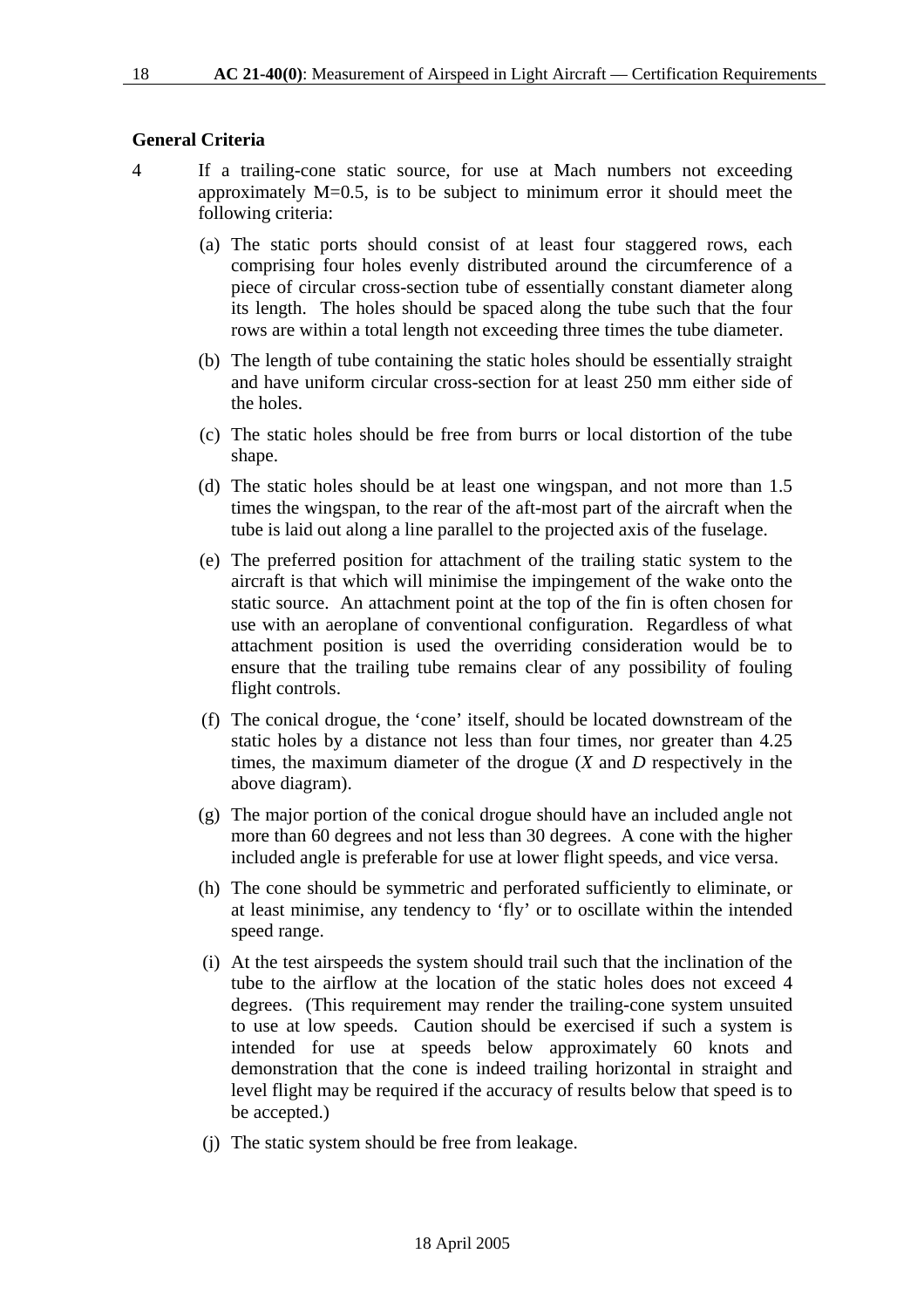5 A static source that meets the foregoing criteria should be accurate to within 0.5% at speeds between that demonstrated at subpara 0 above and 0.5 Mach.

#### **Developing the Trailing Cone for Low Speed Applications**

- 6 The construction details of the trailing-cone described in NASA TN D-7217 appear to make it optimised for use at Mach numbers between approximately M=0.5 and M=0.9. A number of modifications could be made to the design to make it more suited to work at slower airspeeds.
- 7 **Weight Reduction.** For a trailing-cone system, based on the overall NASA TN D-7217 design, to be consistent with a lower speed regime greater emphasis should be placed on minimum mass and increased drag. Some of the mass-increasing features of the design described in the NASA TN (e.g. the steel cable inside the tube to carry tension loads, the swivel bearing provision for the conical drogue, the tube protection skid and / or the stainless-steel sleeve embodying the static holes) could be omitted with advantage. Alternatively, these features of the design could be fashioned from materials of lighter weight.
- 8 **Tubing.** The NASA design used ¼ inch nylon pressure tube. This would seem an excellent material for the purpose provided it could be stored in a coil of sufficiently large diameter such that no residual 'curl' would remain when trailed under low speed flight loads. Alternatively, clear PVC flexible tube of approximately 6mm bore should have adequate strength for slow speed applications, and swivel provision should not be necessary. Flexible ('soft') tube has the advantage that flight loads could minimise the catenary curve shape provided the size of the cone is chosen correctly for the speed range as well as for the tube stiffness and strength. It could also be possible, by the use of such tube, to reduce the number of connections in the system thus eliminating potential sources of leakage. A short length of spiral spring may be needed inside the tube at the point where it is anchored to the airframe in order to prevent the tube from being crushed. The designer should also be aware however that the use of flexible tubing that is too soft may lead to dynamic lag balancing problems in that the tubing will probably be subject to some stretching under airloads thereby changing the volume on the static side of the test airspeed measurement system. (cf Annex E)
- 9 **Static Holes.** The static pressure orifices can be formed by pushing a piece of hot wire (1 mm diameter) through the wall of the flexible tube. This should produce a clean hole of approximately 1.5 mm diameter and four staggered rows each containing four equally spaced holes would be required. The holes should be de-burred at the external surface and any residual material removed from inside the tube.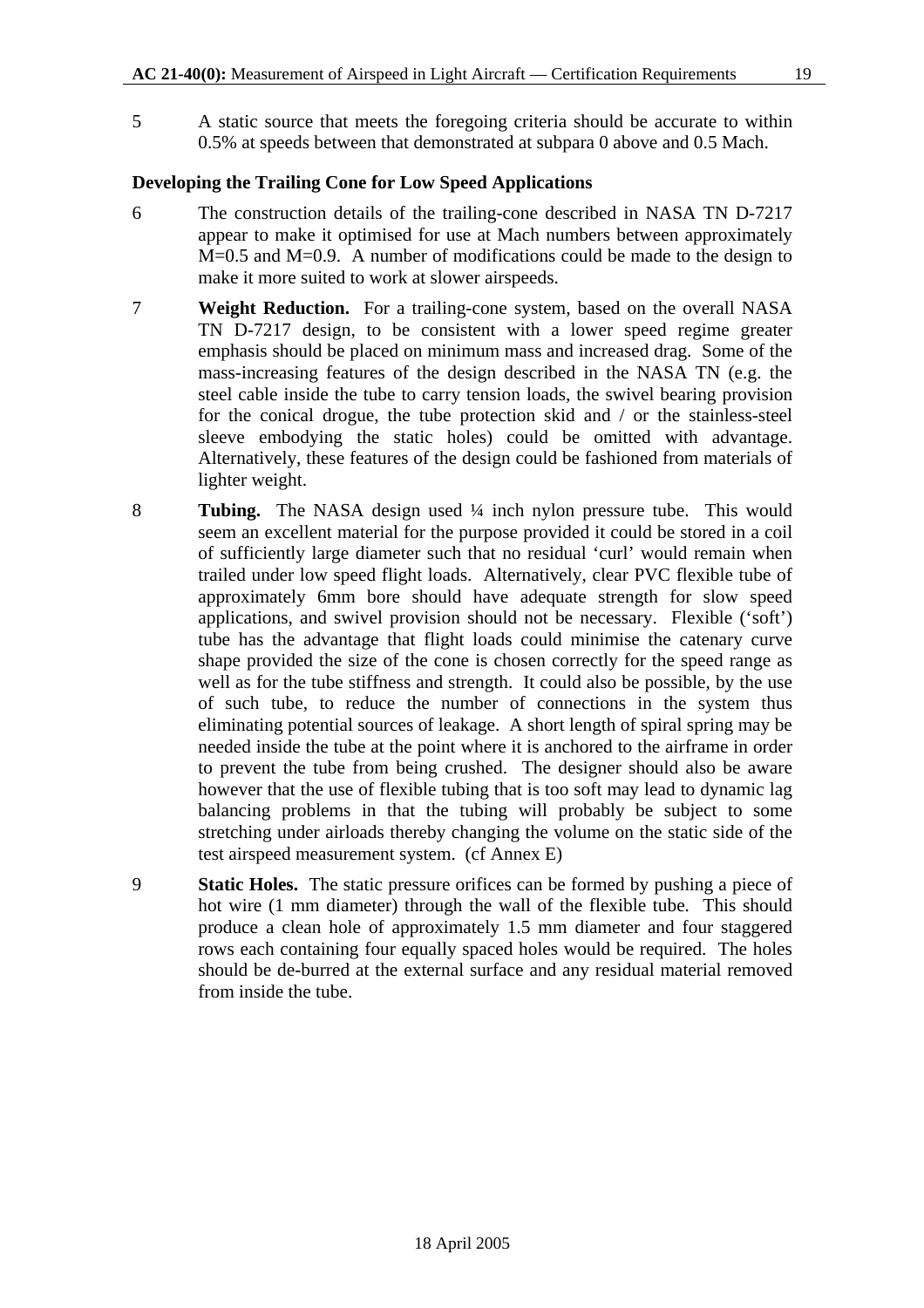- 10 **Pressure Tube Curvature.** There is a requirement to ensure that the 500mm or so of the tube that contains the static holes remains straight. In the NASA TN system this was achieved by inserting a length of metal tube (the 'pressure tube' at the diagram in Annex C of that publication) of slightly larger diameter than the nylon tube. However this gives rise to the possibility of leakage at any connections. The integrity of the tubing at such connections can also be compromised due to the effects of wear during take-off and landing if the tube protection skid has not been incorporated. The use of heavy metal tubing may also be inconsistent with the aim of reducing the weight of the system. Alternate solutions could be as follows:
	- (a) Lightweight metal or plastic tubing could be used in a 'sleeve' arrangement. This would eliminate the possibility of leakages but not necessarily the requirement for minimum weight. Also the sleeve would need to be of sufficiently tight fit around the flexible tubing to ensure it did not move during take-off, landing or operation and that the static port holes remained aligned.



 (b) Another option, provided the drogue produces an appropriate tension for speeds below 150 knots, may be to omit any metallic 'pressure tube' element altogether. Instead, the flexible tube could be stabilised and straightened by introducing an internal stiffener within the portion of the tube containing the pressure holes. (Approximately 500 mm from an appropriately sized welding rod or the tapered tip segment of a bare carbon-fibre fishing rod could be suitable.) The stiffener should be inserted such that the static holes are located midway along its length. A ferrule at the end of the stiffener may be used as a plug to seal the rear end of the pressure tube. (If fishing rod is used an additional dedicated plug will probably be required.) Care should be taken to ensure the annular clearance between the bore of the tube and the stiffener, at the location of the static holes, is adequate when the tube is under tension from the drogue. This set-up also avoids any leakage inducing joints or discontinuities and may, depending on the material being used as the stiffener, also offer weight advantages.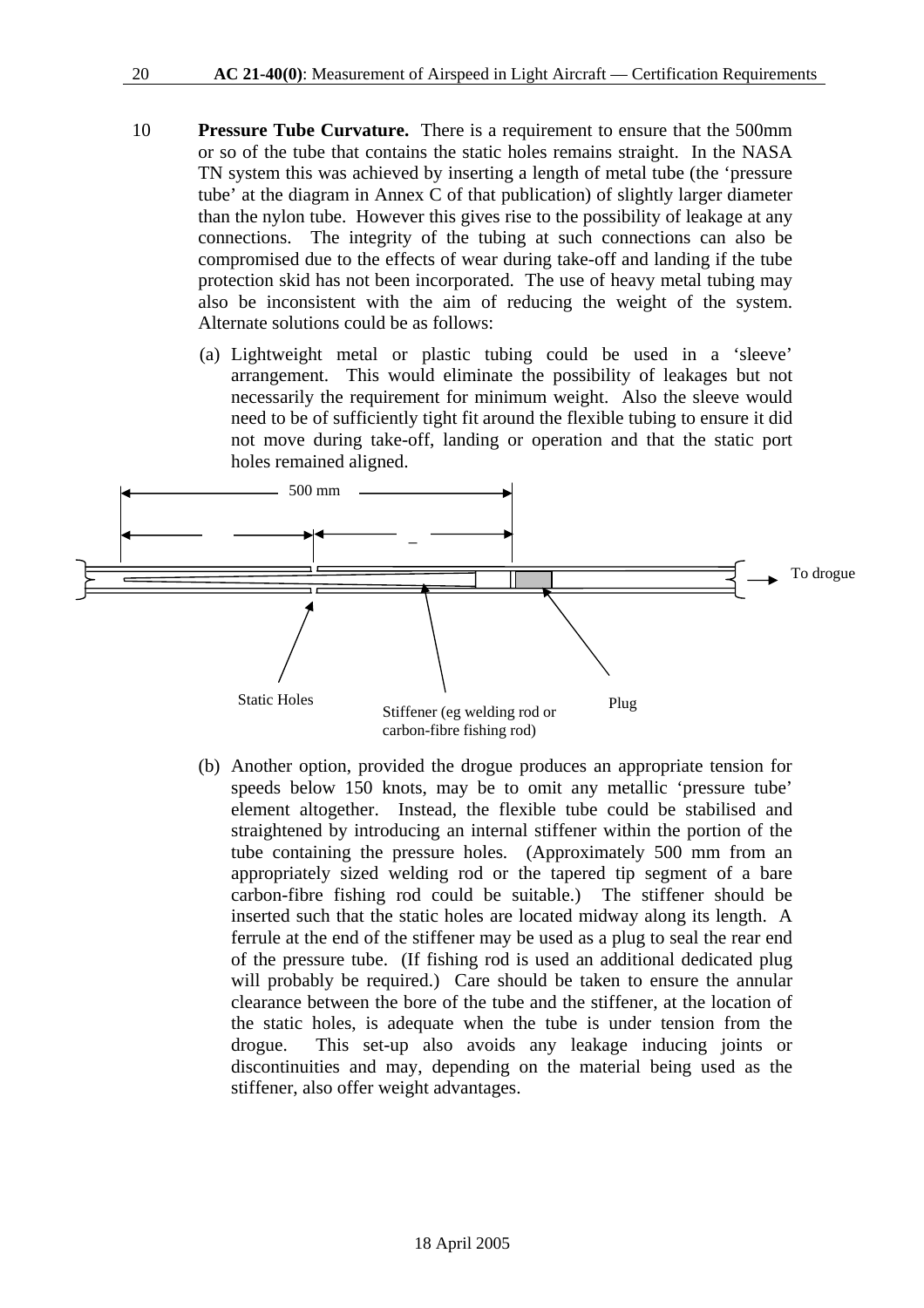11 **Trailing Cone.** The funnel that serves as the conical drogue should be attached securely to the tube and may benefit from incorporation of a swivel bearing mechanism to minimise twisting. A suitable pattern for the cone is shown in the following diagrams (reproduced from NASA TN D-7217). For low speed applications the included angle would need to be increased, over that shown, by adjusting the diameter and height of the cone in suitable proportion.



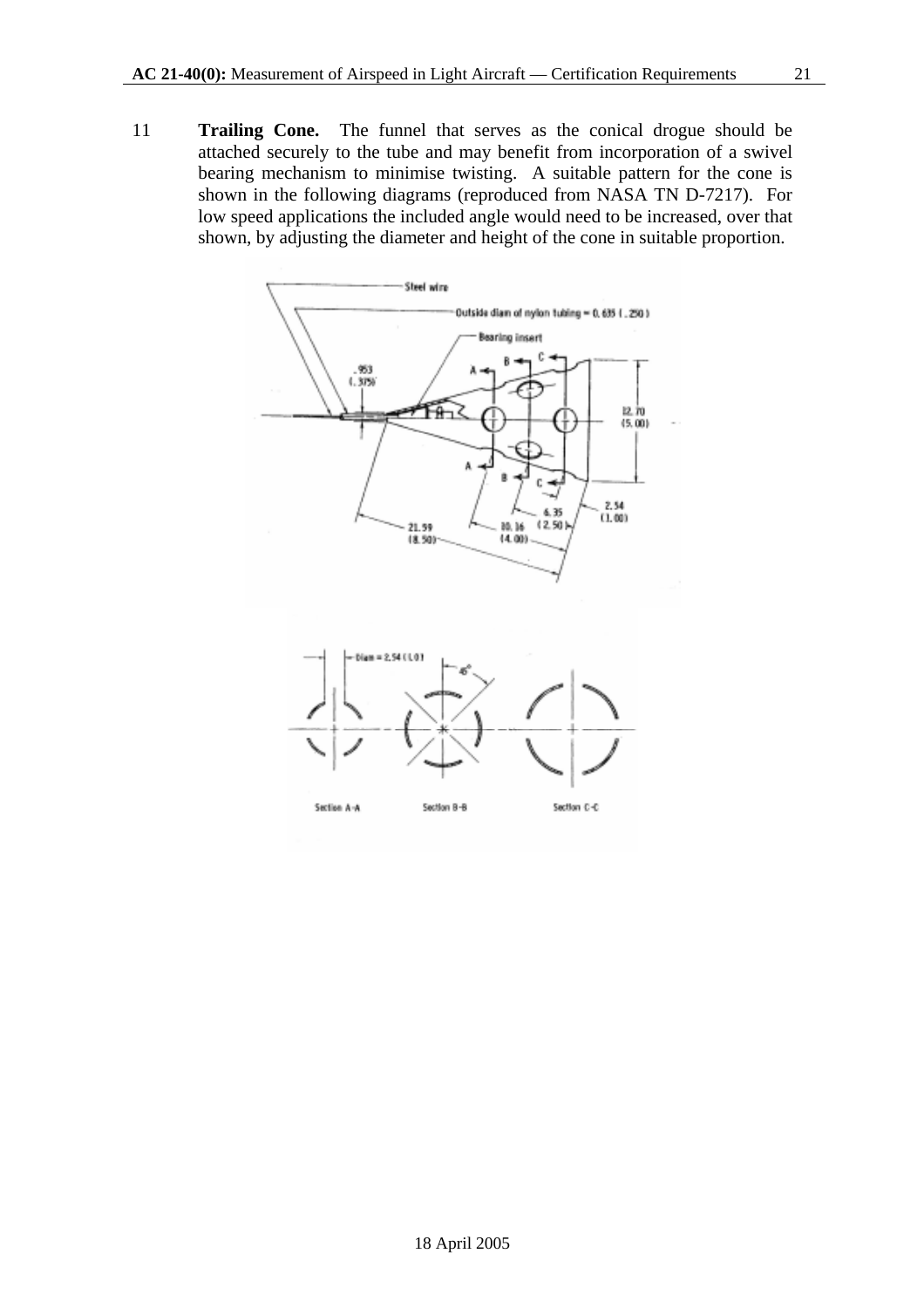#### **ANNEX E DYNAMIC LAG BALANCING**

- 1 When an airspeed system is used under dynamic conditions (ie under other than constant altitude flight at a constant airspeed) errors will occur due to the fact that it takes a finite time for the internal volumes of the plumbing and instruments that are connected to the system to respond to the changing pressures. In other words the system lags behind the actual pressure change. NASA Reference Publication 1046, 'Measurement of Aircraft Speed and Altitude' by W.Gracey, provides detailed information regarding errors due to pressure system lags and leaks. This publication discusses two types of system lag:
	- (a) Acoustic Lag arises because of the time taken for the pressure change to propagate along the tubing and depends only on the speed of sound. Especially at the lower altitudes where the speed of sound is of the order of 1000ft/sec acoustic lag is only of consequence for systems employing very long lengths of tubing.
	- (b) Pressure Lag arises because of the actual pressure drop associated with the flow through the tubing.
- 2 These errors can be significant if the lag of one side of the system differs from that on the other side of the system and this will give rise to the necessity for dynamic lag balancing of any airspeed system that is to be used under other than steady-state conditions.
- 3 Dynamic lag balancing can be achieved by exposing both the pitot and the static pressure sides of the system to the same rate of pressure change, and adjusting the relative internal volumes of the two sides until the system shows no sensitivity to the rate of pressure change. In the case of a flight test airspeed measurement system, particularly one using a static source located on a trailing bomb or cone, this usually entails adding volume to the pitot side of the system (for example, an increased length of tubing can be used to connect the pitot source to the pitot inlet of the ASI).
- 4 One dynamic lag balancing method is illustrated in the diagram at Appendix 1. The method involves placing the *entire* airspeed measurement system - both the pitot and static sources, the instruments<sup>15</sup> that are normally connected to them, and all their associated plumbing, inside a suitably sized chamber that can withstand a reduction in pressure. At the ASI end of the system under test an instrument capable of precisely measuring pressure variation (eg an IVSI or aU-tube manometer containing a small quantity of water) is teed in to both the pitot and static lines. The U-tube manometer and its connections need to be of small internal capacity compared with the overall system, and the two sides of this manometer 'sub-system' need to be of approximately equal volume. The chamber is connected to a vacuum source via a three-way, rate-adjustable valve

<sup>&</sup>lt;sup>15</sup> It is not strictly necessary to place the ASI inside the pressure chamber since the instrument should be a sealed unit. Either way the important point is that the ASI must be connected to the system as per its normal set-up.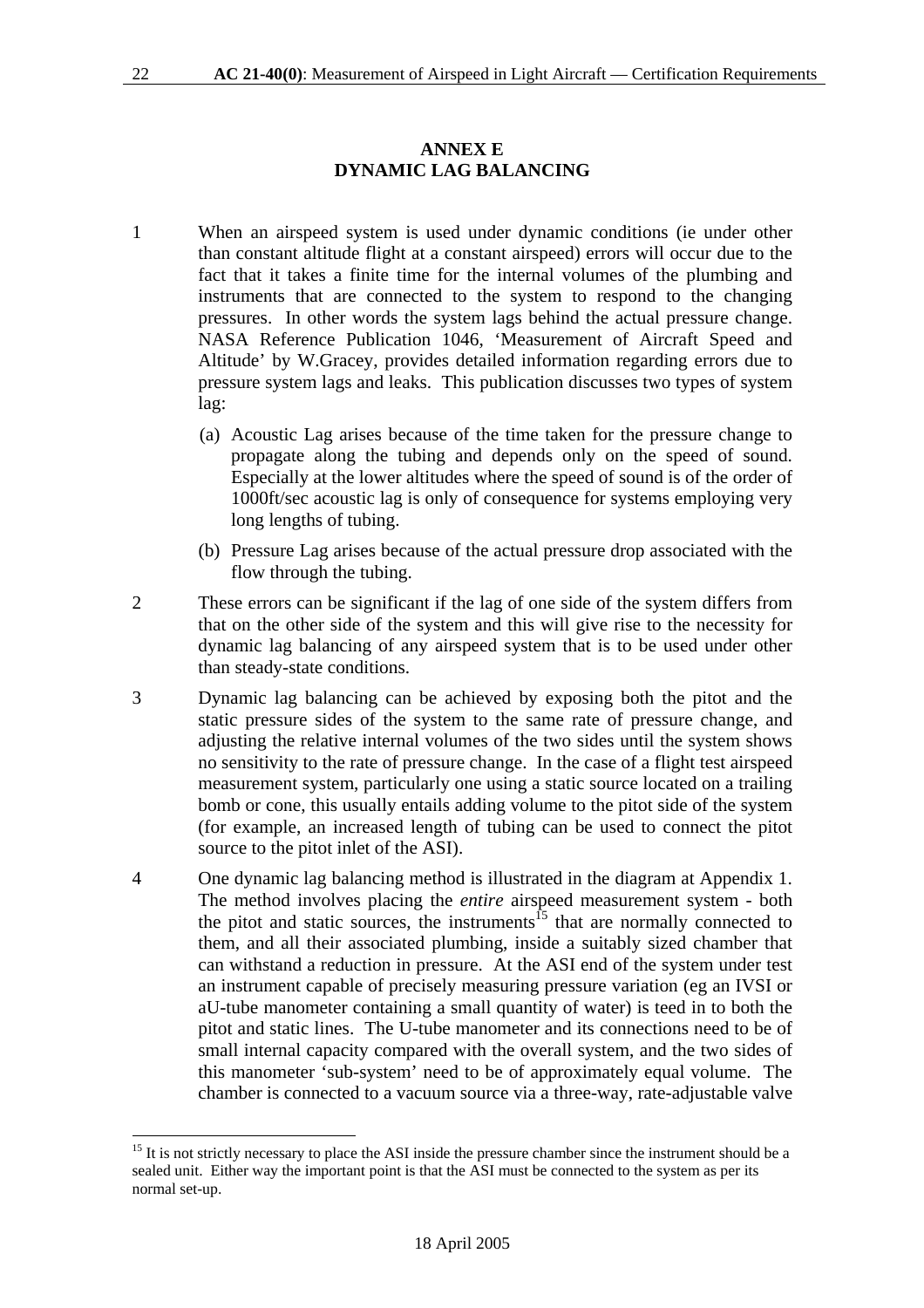that can select either the vacuum source or the outside air. The set-up also needs to include a VSI or an altimeter that senses the pressure change inside the chamber. Select the vacuum source and ensure that the system can achieve a 'rate of climb' of 3500+/-500 feet per minute on the VSI / altimeter. Select outside air and meter the opening to give a 'descent' rate of the same 3500+/- 500 feet per minute. Cycle the system in this manner and observe the IVSI or U-tube manometer. Adjust the volumes of the plumbing on either side of the system under test until no detectable change is observed on the manometer between 'climbing' and 'descending'. Note that the instruments connected to the system will affect the dynamic lag balancing; any change in the instruments will necessitate a repeat of the balancing exercise. It is therefore advisable to keep the total number of instruments used during the flight test program to a minimum. Finally, for any pressure system, minimising the number of bends and connections in the tubing set-up can reduce the pressure lag.

5 Dynamic lag balancing does not eliminate lag, it merely eliminates, or minimises, any reading offset due to the difference in the lag between the two sides of the system. The absolute lag remains and may be a cause of some error. Nevertheless, when a balanced test airspeed system is used it is often unnecessary to determine the actual amount of lag present. When such a determination is considered necessary a method for accounting for lag errors can be found in NASA Reference Publication 1046.